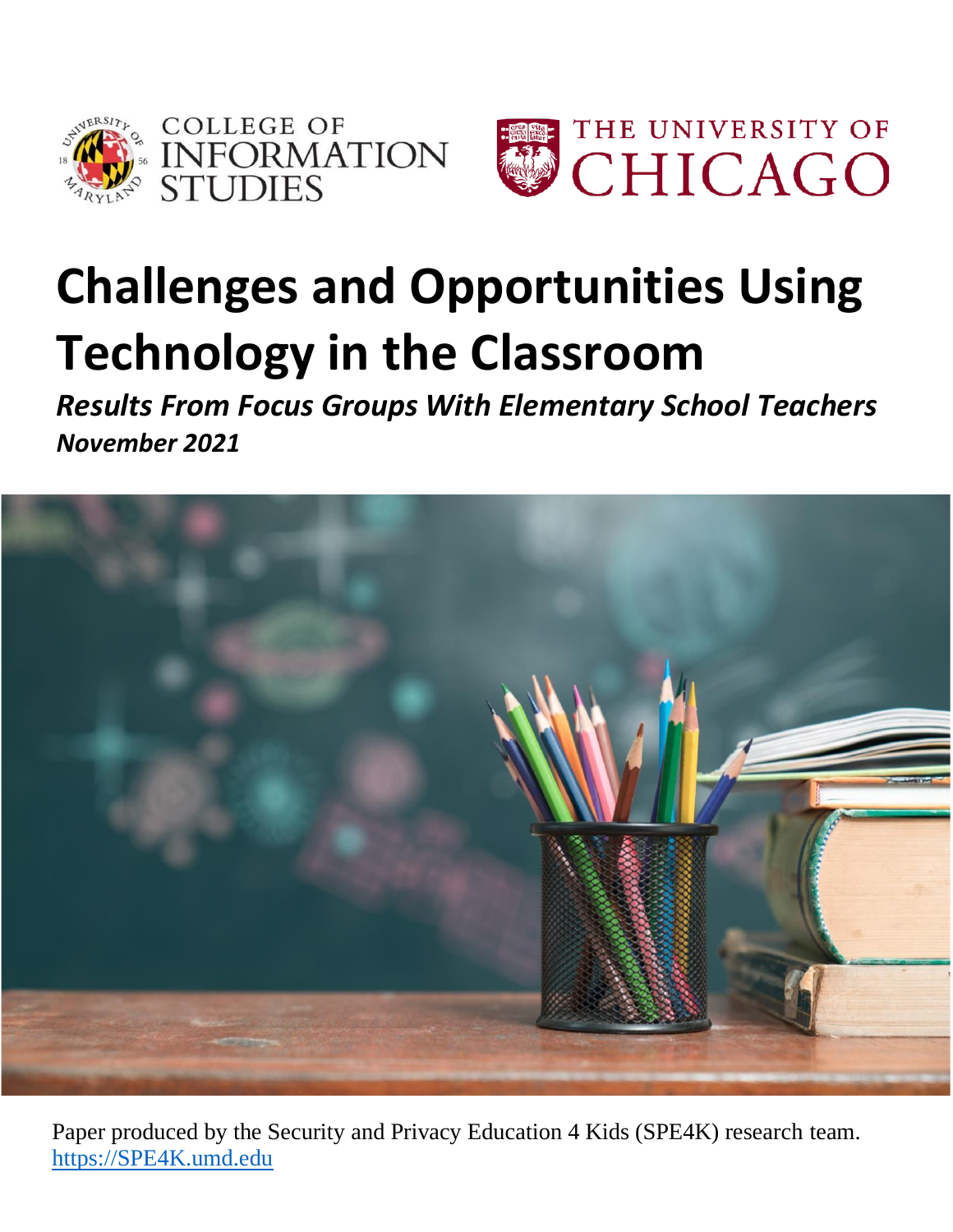## **Table of Contents**

| About the Project                         | 3  |
|-------------------------------------------|----|
| <b>About the Research Team</b>            | 4  |
| <b>Executive Summary</b>                  | 5  |
| Main Report                               | 7  |
| 1. Introduction                           | 7  |
| 2. Data Collection                        | 8  |
| 3. Key Findings                           | 10 |
| 3.1 Teacher Definitions and Concerns      | 10 |
| 3.2 Current Teaching Approaches and Needs | 13 |
| 3.3 Barriers to Teaching with Technology  | 16 |
| 3.4 Professional Development              | 21 |
| 3.5 Teacher-Family Communication          | 21 |
| 4. Conclusion                             | 26 |
| 5. Appendix                               | 28 |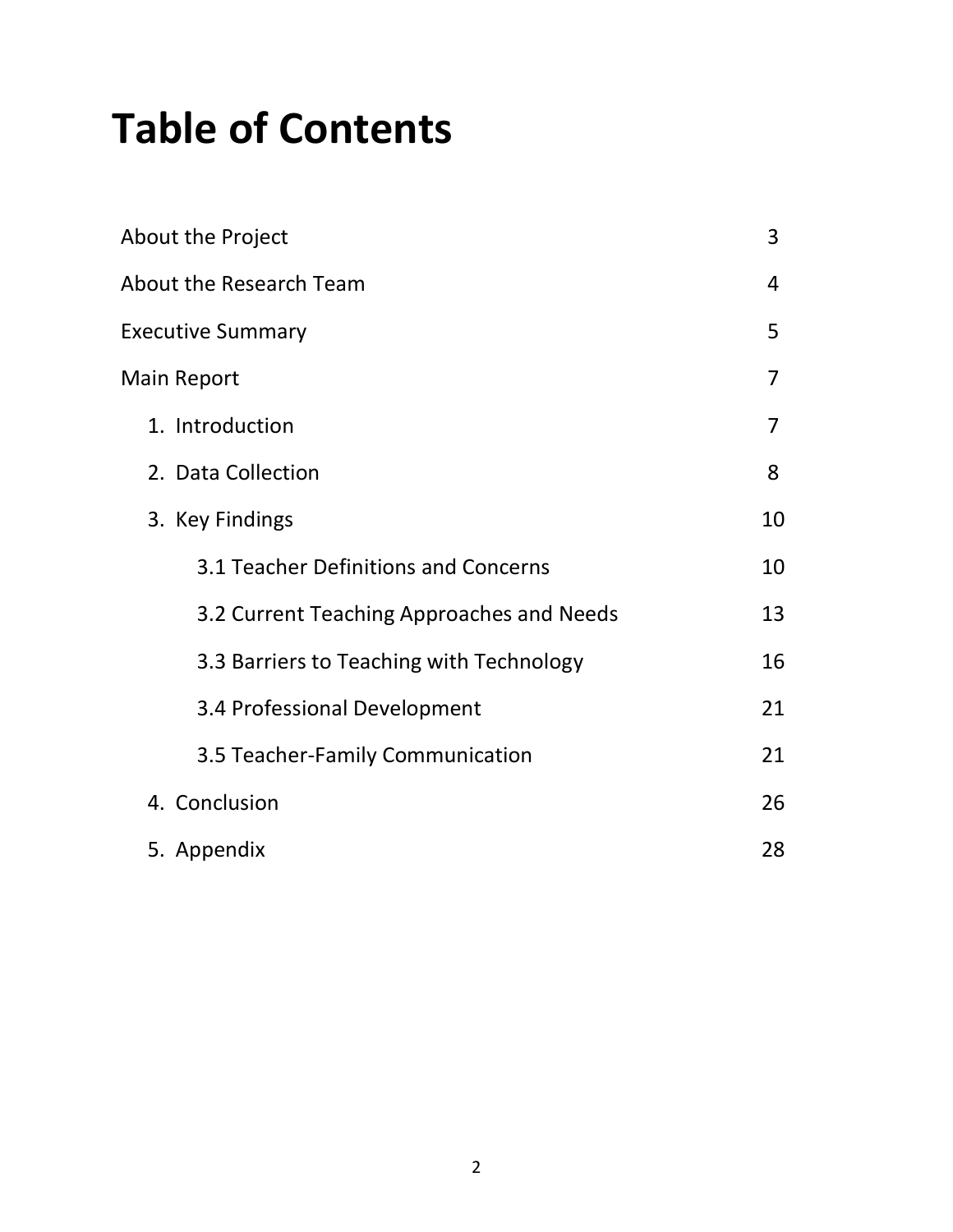## **About the Project**









Security and Privacy Education 4 Kids (SPE4K) is an ongoing collaboration between researchers at the University of Maryland's iSchool (Drs. Jessica Vitak and Tammy Clegg) and the University of Chicago's Computer Science Department (Dr. Marshini Chetty). With funding from the National Science Foundation, the SPE4K project aims to develop and study digital security and privacy education resources by engaging with three key stakeholders in elementary education: teachers, students, and parents. The research team is collaborating (1) with elementary school teachers to design and test curricular materials, (2) with students to understand their everyday privacy and security concerns and priorities, and (3) with parents to understand how to build and reinforce homeschool connections to support student learning.

Visit [https://SPE4K.umd.edu](https://spe4k.umd.edu/) for more information about the project and to download articles written as part of this research.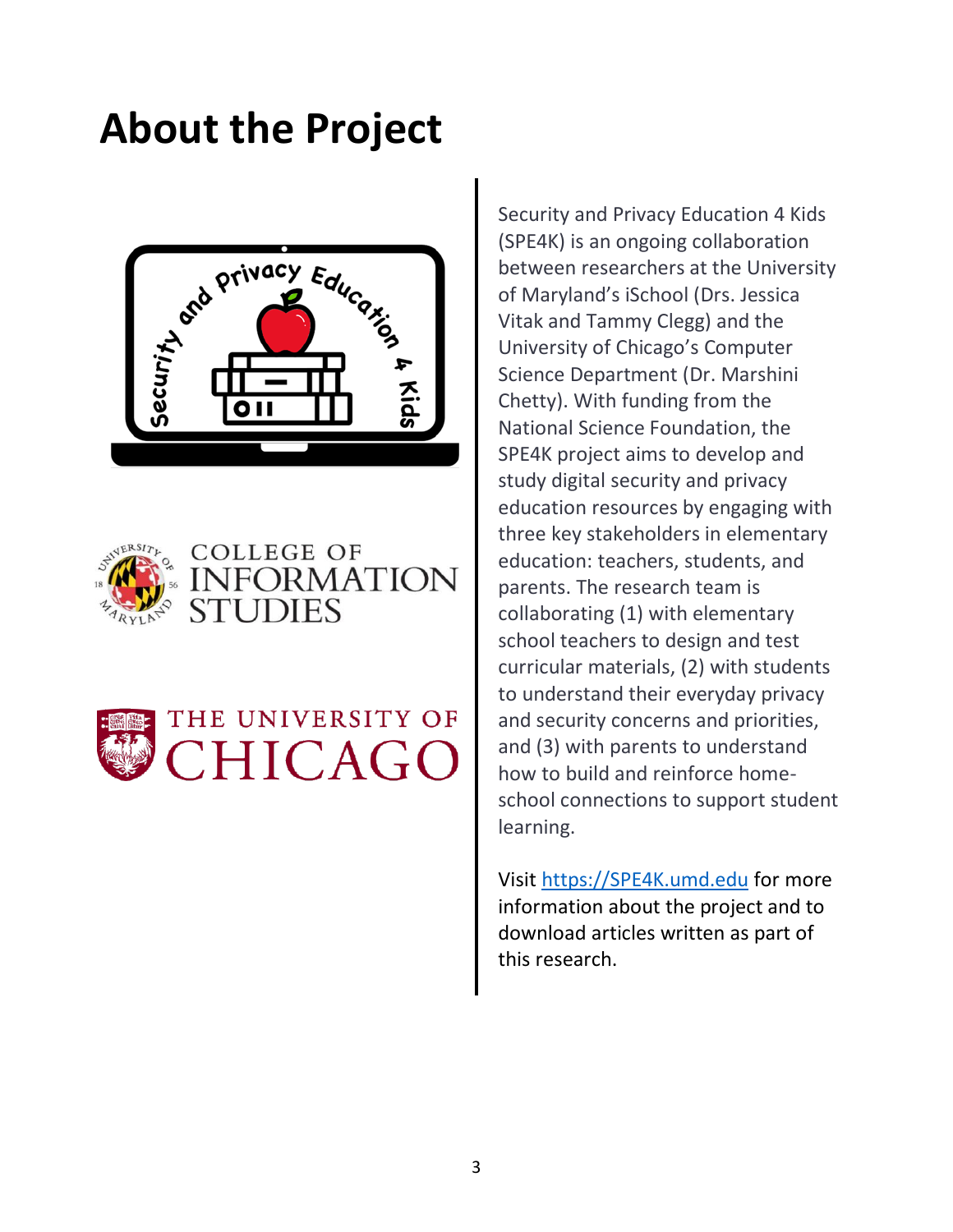# **About the Research Team**

SPE4K is currently funded through a National Science Foundation grant (Award # 1951688). The project team includes three faculty from the University of Maryland and the University of Chicago, as well as a number of undergraduate and graduate student researchers. Those who directly contributed to this report are listed below.



Jessica Vitak is an Associate Professor in the College of Information Studies at the University of Maryland and director of the Human Computer Interaction Lab. Her research explores how privacy concerns play a role in technology adoption and use, and she develops tools and resources to help children and adults make more informed decisions when using technology.

Tamara Clegg is an Associate Professor in the College of Information Studies at the University of Maryland. Her research seeks to understand how we can help people come to see themselves in new ways by helping them form new relationships with information.

Marshini Chetty is an Assistant Professor in the Computer Science department at the University of Chicago. Her research evaluates how people manage different aspects of Internet use from Internet constraints such as data caps to Internet security and creating tools to help inform and empower Internet users, particularly in resource constrained settings.

Elana Blinder is a doctoral student in the College of Information Studies at the University of Maryland. Her research interests focus on understanding the ways in which technology and collaborative design practices can empower children to identify, understand, and design solutions to problems and opportunities impacting their communities.

Kevin Song is an undergraduate Computer Science major at the University of Chicago and a member of the Amyoli Internet Research (AIR) Lab.

Questions about this report can be directed to Jessica Vitak [\(jvitak@umd.edu\)](mailto:jvitak@umd.edu).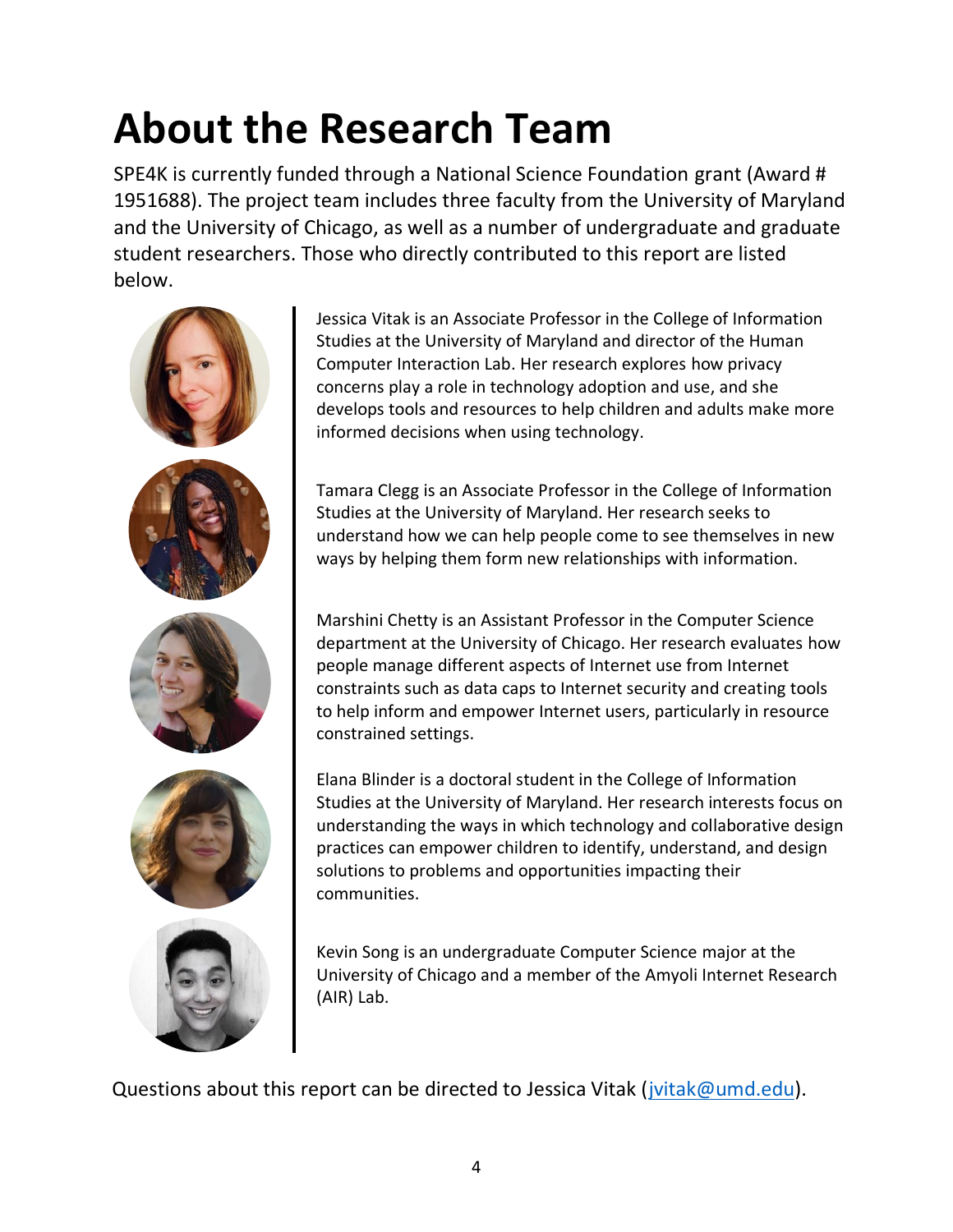### **Executive Summary**

Between February and April 2021, SPE4K researchers conducted seven focus groups with 14 elementary school teachers from two public schools — a PreK-5 public school in Prince George's County, MD, and a K-8 public school in Chicago,  $IL - to learn more about their$ experiences with technology and teaching. Given that one of the SPE4K project's main goals is to develop curriculum (in the form of short "micro-lessons" that can be inserted into existing curriculum), we wanted to talk about both the challenges teachers faced using technology as well as opportunities for embedding micro-lessons on privacy and security topics. The sessions also included discussions of training (i.e., professional development) teachers had received on technology topics and, given the timing of the sessions (spring 2021), the impact of COVID-19 and subsequent shift to remote learning — on their teaching.

#### **Key Findings**

Below we highlight five key findings from our analysis of these sessions:

- *Privacy and Security Concerns.* Teachers worried about their students' ability to safely and responsibly access, evaluate, and share information online. Anecdotes highlighted student challenges related to distinguishing between private versus shareable information and trustworthy versus misleading online content, and in navigating online communication tools. Teachers also expressed concerns about how to best protect their students during synchronous video instruction (e.g., from Zoom-bombing).
- *Existing Teaching Approaches.* Only a few teachers devoted substantial instructional time to teaching students about digital security and privacy. Most addressed arising and anticipated issues by incorporating privacy and security content into their core lessons as needed. This approach was hindered by time constraints and the absence of districtprovided curricular resources and professional development. Teachers who did teach digital security and privacy lessons focused primarily on topics related to digital citizenship.
- *Remote Learning Technology Challenges.* Teachers were often forced to rely upon technology and tools that failed to address their instructional needs and the developmental needs of their students. As a result, onboarding students onto new tools could be time consuming and unpredictable. Remote learning also interfered with established assessment practices. This was due to the impossibility of synchronous progress monitoring, increased parent involvement in independent assignments, and the cancellation of standardized benchmark exams. Teachers also experienced unauthorized intruders in their video class sessions.
- *Curricular and Professional Development Needs.* Teachers expressed a desire for curricular materials and professional development to help address their students' digital security and privacy needs. They wanted easy-to-implement mini-lessons and ongoing professional development that included hands-on opportunities to practice and apply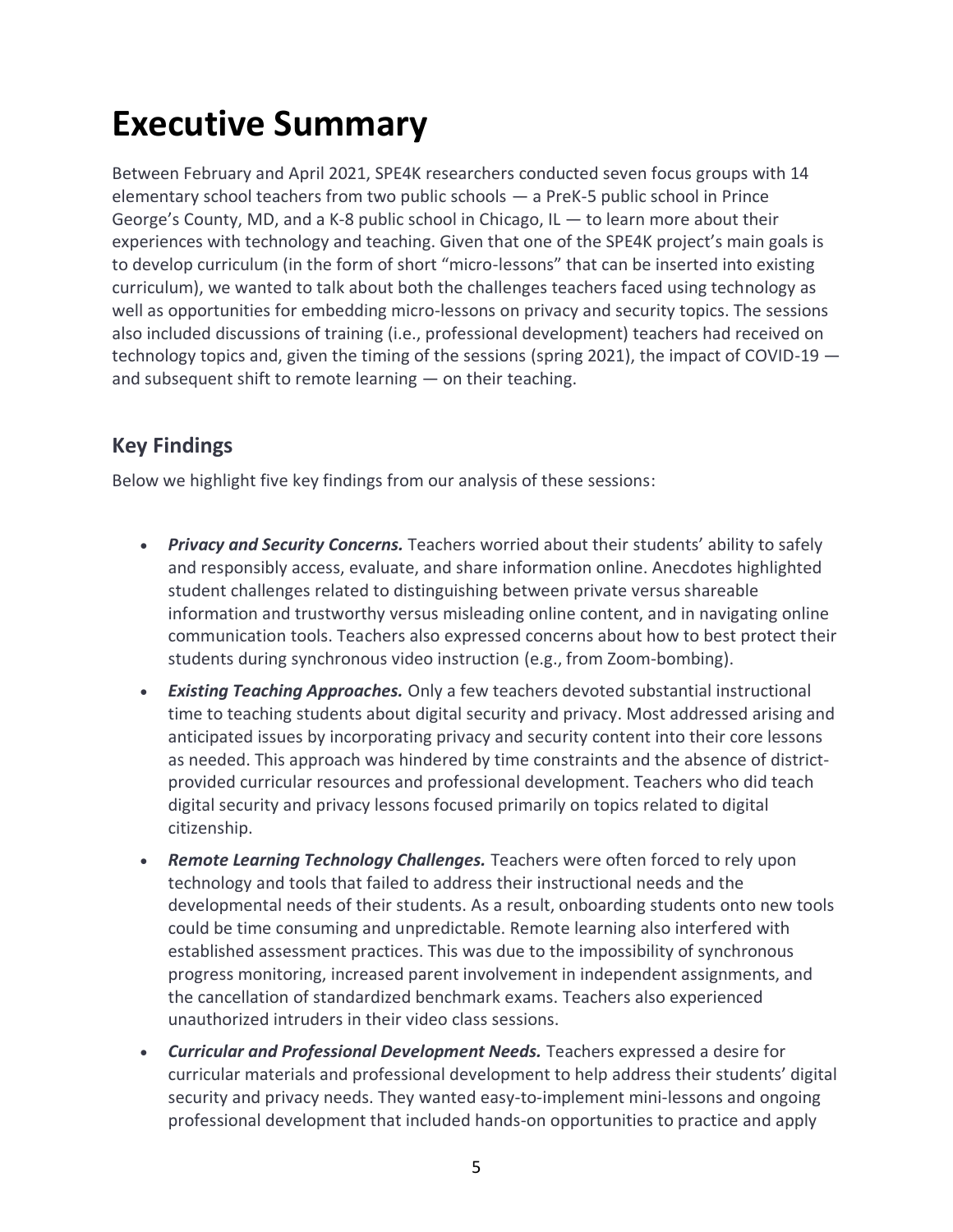new concepts. Professional development on privacy and security topics should be ongoing rather than a one-off module.

• *Home-School Connections.* Teachers rarely communicated with parents about issues related to digital security and privacy outside of discussing specific incidents. They worried that parents lacked awareness about their children's non-academic online activities but were reluctant to intervene. The significant variations in parents' and caretakers' computer skills also proved challenging during remote learning.

#### **Takeaways and Next Steps**

The results of this study underscore several areas where the SPE4K project can contribute. Based on these findings, we offer three recommendations regarding next steps for each of our three key stakeholder groups (teachers, students, and parents):

- **1.** *Elementary teachers* **require additional support to effectively address concerns about their students' online experiences and behavior.** All 14 participating teachers, regardless of grade or disciplinary focus, expressed a desire for practical curricula and useful professional development. Though a few teachers were more confident in teaching digital security and privacy topics within their own classrooms, the need for a more comprehensive approach was broadly acknowledged.
- 2. *Elementary students* **need authentic, developmentally appropriate learning experiences to help them safely navigate and participate online.** Teachers shared numerous anecdotes about student missteps that could not have been prevented by a punitive list of online "dos" and "don'ts." These findings suggest the importance of providing students with scaffolded authentic learning opportunities through which they can grapple with the complexities and ambiguities characteristic of their everyday digital interactions.
- **3.** *Parents of elementary school students* **need to be brought into the conversation in order to better understand and support children's in-school and out-of-school technology use.** Teachers stressed the importance of parent awareness and involvement in promoting students' ability to make responsible well-informed choices online. The realities of distance learning during the COVID-19 pandemic highlighted the many ways in which students' digital lives at home and at school overlapped, suggesting the need for a more comprehensive and collaborative approach toward digital security and privacy education.

Throughout 2022 and 2023, the SPE4K team will be working with teachers, students, and parents to design and refine materials focused on increasing knowledge and skills related to digital privacy and security.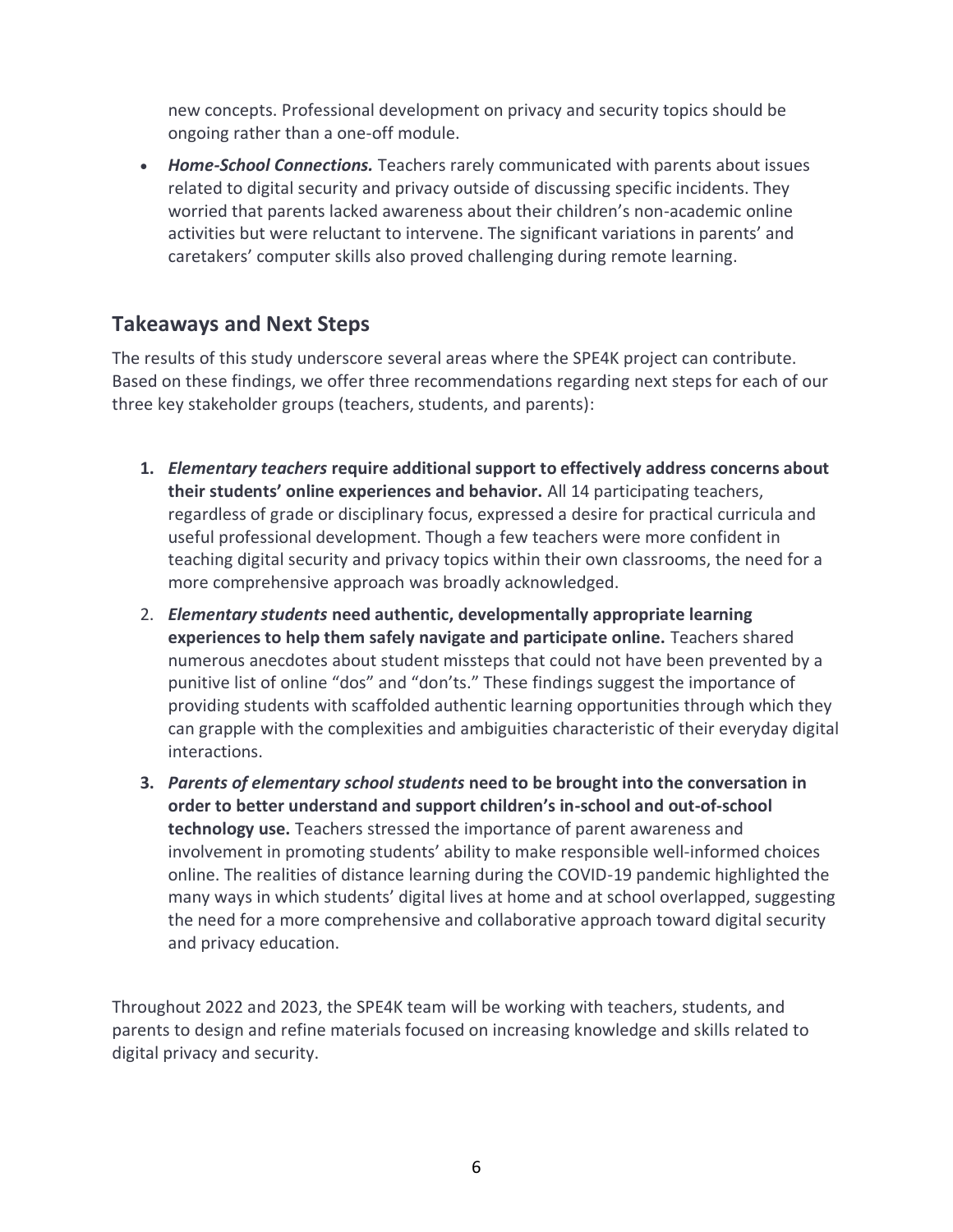## **Challenges and Opportunities Using Technology in the Classroom**

#### **1 Introduction**

Today, even our youngest children are using smartphones and tablets and engaging in learning activities online. As children find themselves using the Internet more and more, it has become increasingly important to teach them about how technology works, how to protect themselves online, and how to be good digital citizens. This was made especially clear in 2020, when schools had to quickly shift to remote learning at the start of the COVID-19 pandemic.

In response, researchers at the University of Maryland's iSchool (Jessica Vitak and Tammy Clegg) and the University of Chicago's Computer Science Department (Marshini Chetty), established the Security & Privacy Education 4 Kids (SPE4K) project, with support from Google and the National Science Foundation. Since 2016, the team has been talking with elementary school teachers, students, and parents to identify opportunities to help younger children and their families learn about privacy and security in a manner that will prepare them for the myriad risks inherent in their online experiences.

As part of this work, the team has developed the Connecting Contexts framework. The team was motivated by a gap in current approaches to teaching about privacy and security. These approaches either (1) focus on children's privacy and security learning in a single setting typically home *or* school—or (2) do not consider the context of learning at all. Yet, children's life ecologies play important roles in promoting (or hindering) learning, as children learn between and across the settings of their lives. Without a better understanding of the contexts where children interact with digital technologies, educators will miss opportunities to leverage liferelevant experiences for privacy and security skill building for young learners. Furthermore, without a clearer understanding of how to design online privacy and security learning opportunities in different settings, parents and teachers are likely to continue crossing signals when it comes to promoting their child's privacy and security learning—expecting such skills to be developed elsewhere.

In light of this, the Connecting Contexts framework serves to build and reinforce learning opportunities across the school and home context through the use of authentic examples likely to resonate with children's everyday lived experience. The framework establishes methods for developing tools and resources targeted toward different stakeholders important in a child's learning, including parents, teachers, and children themselves. Applying this framework will generate curriculum for students, training for parents, and professional development for teachers. Curriculum and related educational materials will be tailored across three grade bands (K-1, 2-3, 4-5) so students will develop and expand their understanding of the following four core concepts throughout elementary school: how the Internet works (Internet), digital privacy (Privacy), cybersecurity (Security), and being a good digital citizen (Digital Citizenship).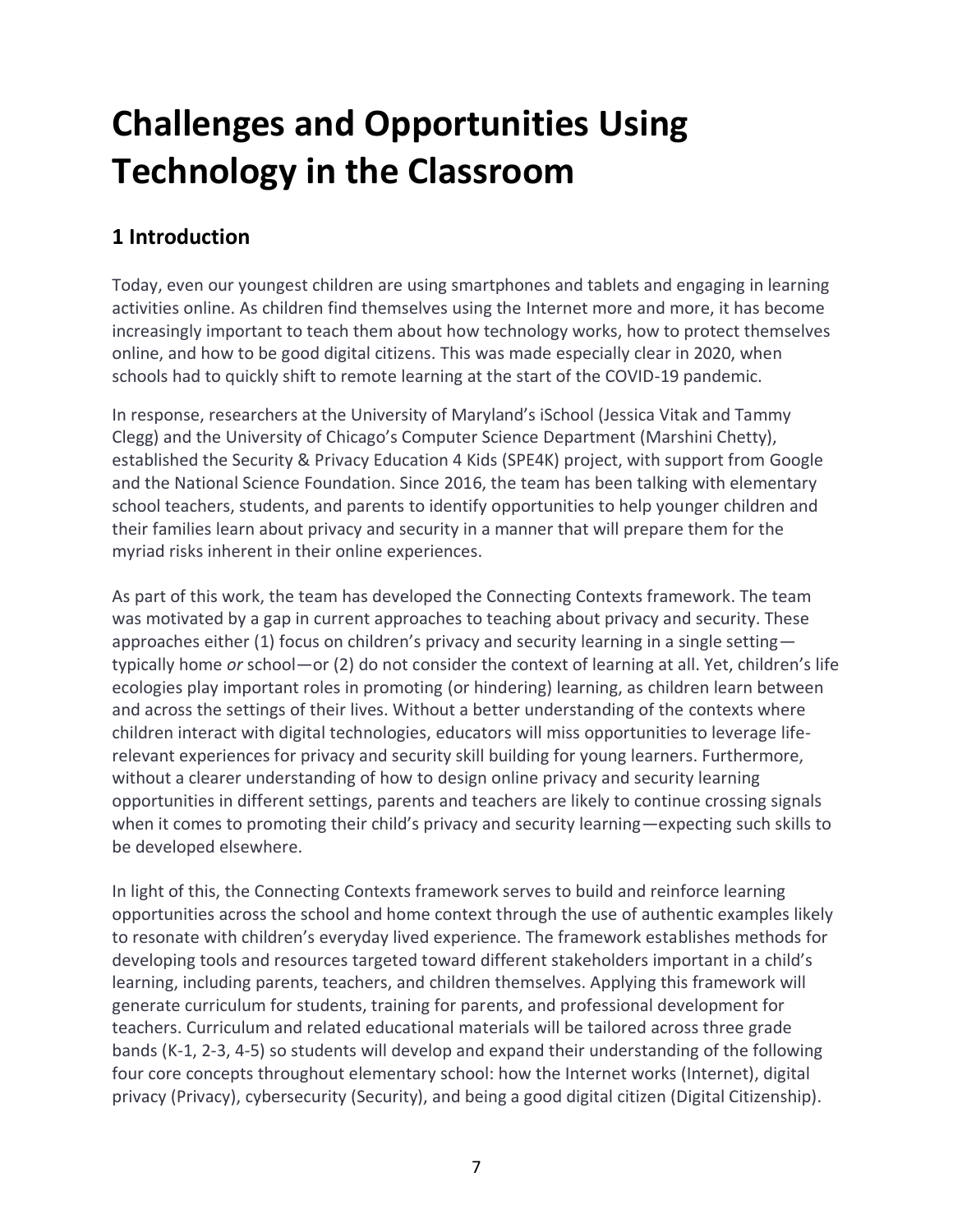By leveraging children's learning ecologies to promote privacy and security skill development at a younger age, we will help children develop a foundation of knowledge they can build upon as they have more online experiences. This deeper understanding is imperative for better equipping children to face—and even avoid—the numerous threats inherent in their online experiences. Additionally, the Connecting Contexts framework will better prepare family members, teachers, administrators, and policymakers to work with and advocate for young children to help them develop these skills and navigate using them online.

This report shares findings from a series of focus groups conducted in the early months of 2021 with educators from our two partner schools. Moving forward, we will be working closely with the teachers at these schools to design, implement, and evaluate micro-lessons covering our core topic areas. We will also worker with teachers, parents, and school administrators to develop useful resources for and professional development sessions on topics related to digital privacy and security.

#### **2 Data Collection**

#### **2.1 Procedure**

In early 2021, the research team received approval for this project from the University of Maryland Institutional Review Board (IRB). The research team then conducted seven virtual focus groups between February and April 2021 with teachers from two public schools: a PreK-5 public school in Prince George's County, MD, and a K-8 public school in Chicago, IL. These schools had previously been selected as partners during the grant application process. Additional information on these schools is provided in Table 1.

| School Name and<br>Location                                   | <b>Grades</b><br>Served | <b>Student Population</b>                                                                                           | Number of<br>Participating<br><b>Teachers</b> |
|---------------------------------------------------------------|-------------------------|---------------------------------------------------------------------------------------------------------------------|-----------------------------------------------|
| <b>Prince George's County</b><br><b>Elementary School, MD</b> | $PreK - 5$              | Total Students: ~600<br>Free/Reduced Lunch Eligible: 60%<br>Race/Ethnicity: Black: 60%; LatinX:<br>29%; Other: 10%  | 9                                             |
| <b>Chicago Elementary</b><br>School, IL                       | $K - 8$                 | Total Students: ~450<br>Free/Reduced Lunch Eligible: 64%<br>Race/Ethnicity of Students: Black<br>(91%); Other: (9%) | 5                                             |

**Table 1: Demographic information on participating schools.**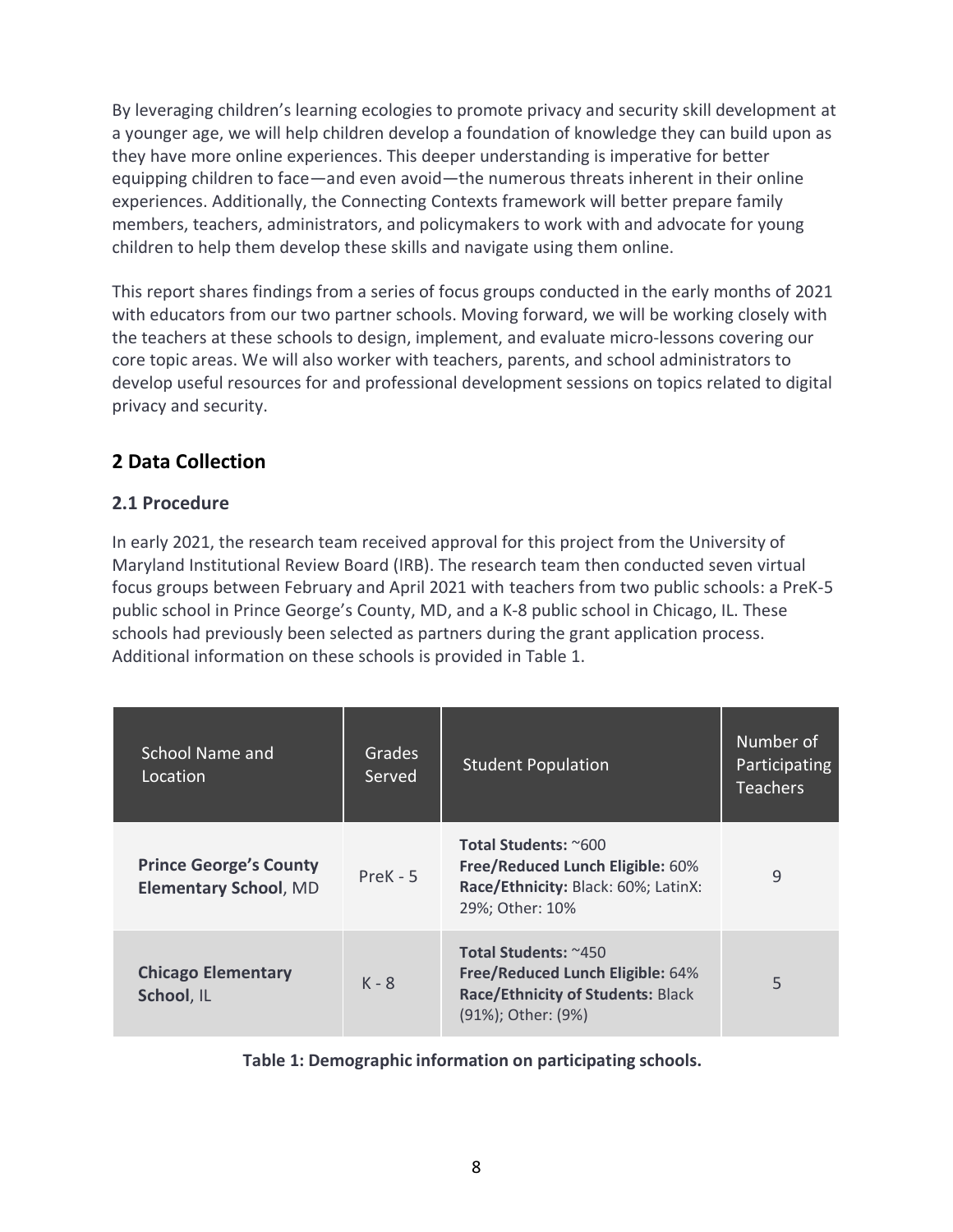The goal of the focus groups was to gain insight into the following research questions:

- 1. What factors impact how privacy and security concepts are integrated across home and school contexts for K-5th graders?
- 2. How can micro-lessons, digital tools, and resources be designed to help K-5 children connect privacy and security concepts across home and school contexts?
- 3. How are children's, teachers', and parents' understanding of privacy and security concepts influenced by privacy and security resources integrated across home and school?

A total of 14 teachers participated. Each focus group was conducted over Zoom and lasted approximately 60 minutes. During this time, the research team guided a discussion between teachers on the following topics:

- 1. Teacher definitions and concerns related to digital security and privacy.
- 2. Instructional approaches and curricular needs related to technology and digital security and privacy education.
- 3. Challenges associated with integrating technology into instruction.
- 4. Professional development experiences and needs related to digital security and privacy education.
- 5. Approaches toward communicating with parents and guardians about students' technology use and needs.

Focus group sessions were recorded and transcribed. Transcripts were imported into the qualitative software analysis tool MaxQDA and coded by two members of the research team. Once coded, excerpts were then analyzed and themes identified as they related to the research questions. We summarize these findings below.

#### **2.2 Participants**

We spoke with 14 teachers from the two schools. Some participating teachers worked within a single grade level while others taught students across multiple grades. Some were multi-subject classroom teachers, while others taught one or two subjects within a single grade level, and five of the participating teachers taught a single subject across multiple grade levels. Subjects taught included general education, math, science, library, music, and Spanish.

#### **3 Key Findings**

The findings are organized into five major themes identified while analyzing the data: (1) teachers' definitions of and concerns about digital privacy and security, (2) current teaching approaches and needs; (3) barriers to teaching with technology; (4) professional development;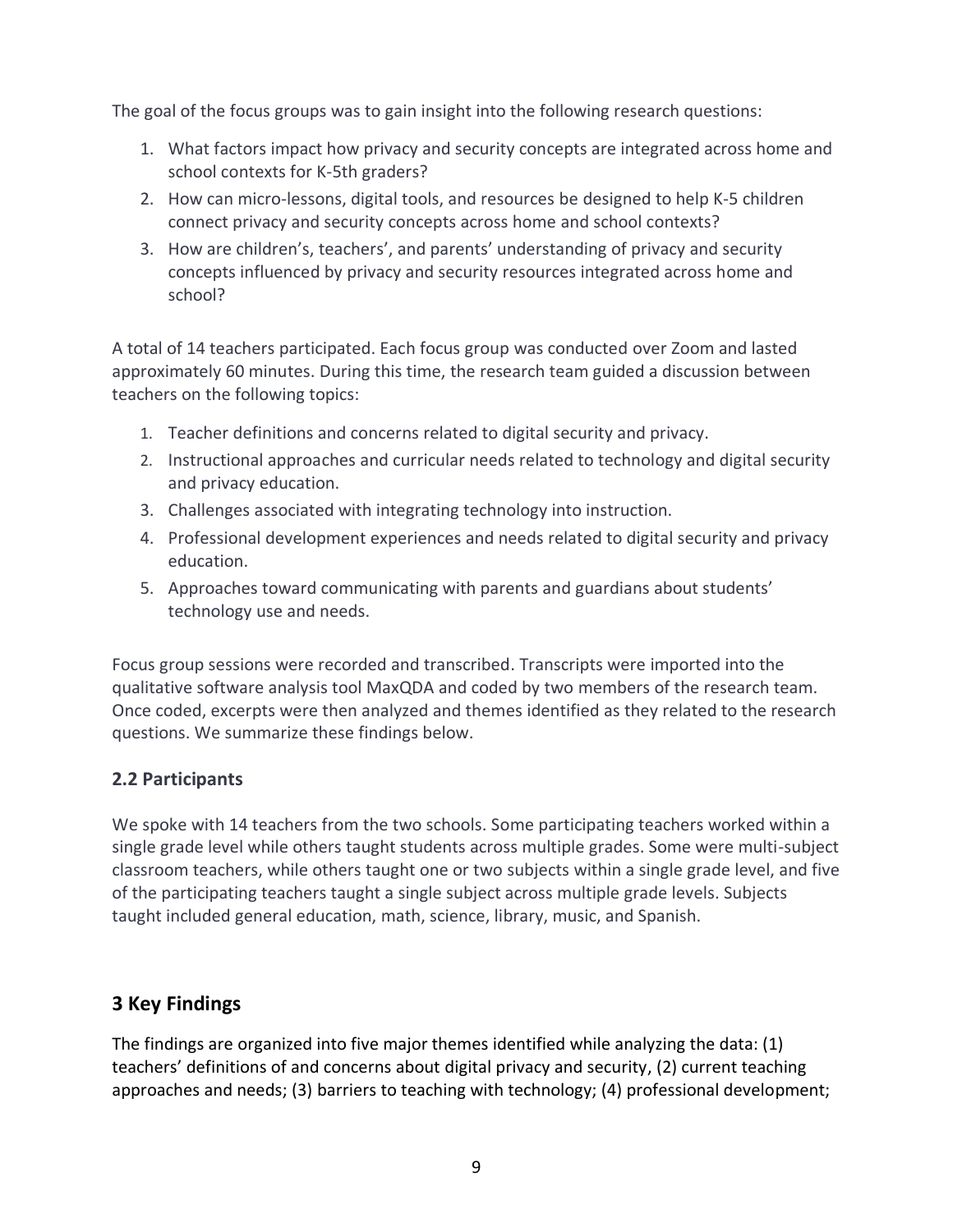and (5) teacher-family communication. Below, we expand on each theme and provide teachers quotes to support each claim.

#### **3.1 Teacher Definitions and Concerns**

When asked to define digital privacy and security in their own words, teachers emphasized aspects of information sharing, digital literacy, and digital citizenship. Several teachers also touched on concerns related to their professional and ethical responsibility to protect their students' privacy, particularly when teaching virtually. Many teachers grounded their definitions in concerns arising from specific incidents they encountered while teaching both remotely and in-person.

*3.1.1 Information sharing.* Many teachers stressed the importance of recognizing the difference between information that is public versus information that is private. They spoke about maintaining the security of private information like passwords and personally identifiable information (PII), as well as about issues related to persistent public information in the form of a "digital footprint."

*Keeping their digital footprint safe and making sure that they know how to keep their passwords and their sites safe. And then also knowing what they post online matters, it just doesn't disappear.* —Kindergarten Teacher

*One thing that I felt was important for them to learn since technology is being used at younger and younger ages is how you're curating, almost in some way, an identity on the Internet, like on social media.* —Fourth Grade Math and Science Teacher

**3.1.2 Evaluating the credibility of online information.** Another component of teachers' definitions was the ability to judge whether digital content is trustworthy. These are important components of digital literacy and media literacy, and both have become more important over the last decade as fake news and misinformation have become more prevalent on social media platforms. Some teachers acknowledged that this aspect of digital security and privacy is challenging — and not only for their students, but also for themselves. As a result, some suggested that an important aspect of digital security and privacy is knowing when to seek help and what to do when you've made a mistake.

*Always checking with an adult. We're there to support them if they don't feel safe. Or if they're on their own and they see something that's strange or they don't feel comfortable, they should*  just log out. - K-8 Spanish Teacher

*I think even for adults, the sophistication of scams and phishing… the landscape has become more difficult. How do you help kids recognize potential harm, when it's hard for you as an adult to see it as well?* —School Librarian

Other questions of legitimacy were related to determining when it is safe to click on a hyperlink, and evaluating the veracity of content found on websites, including embedded ads, which might be confusing to children, especially when offered a free game or toy.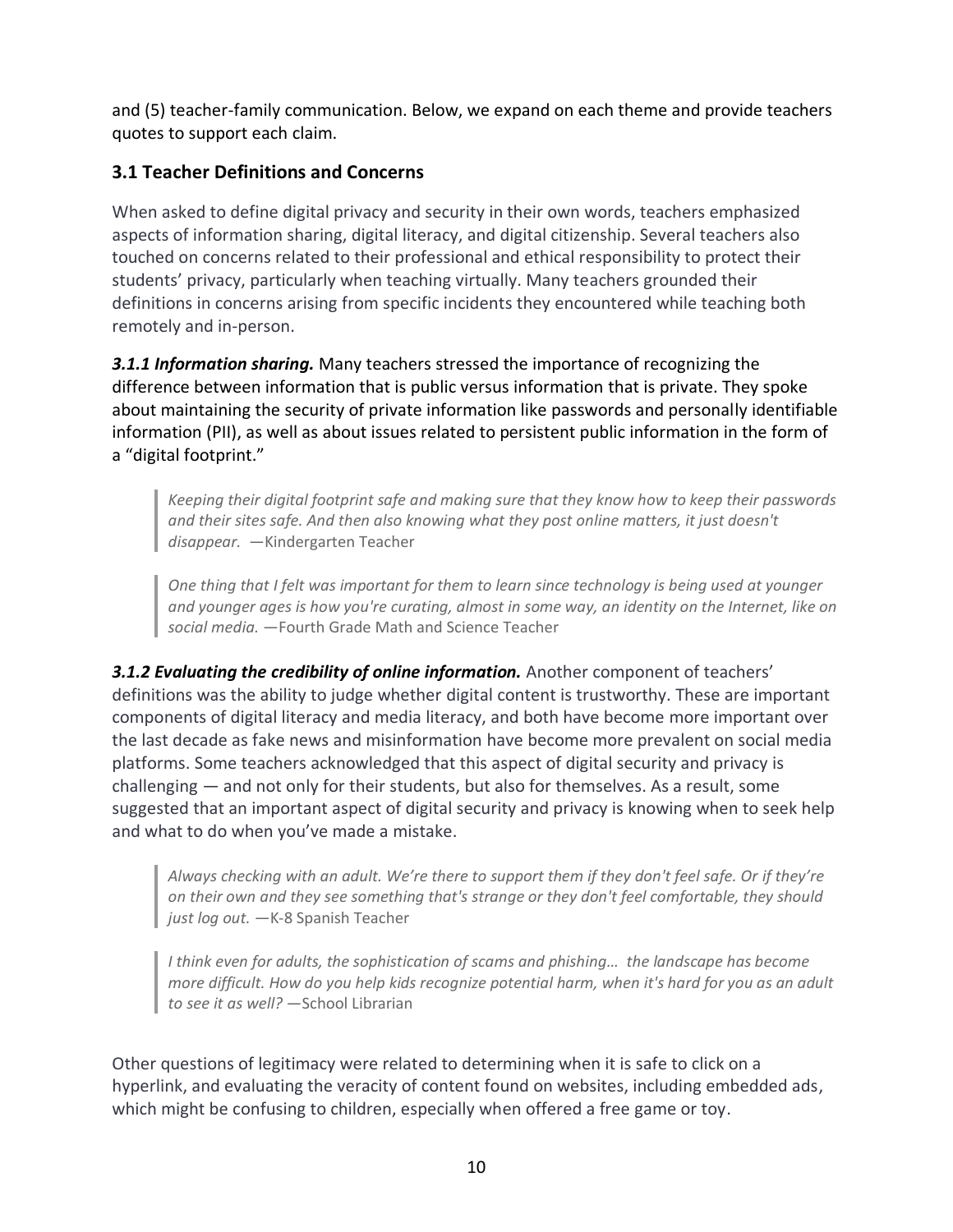*3.1.3 Digital citizenship.* Several teachers spoke of digital security and privacy in terms of respectful and responsible participation in online communities and activities. They wanted students to understand how their interactions online could have a broader impact on their own and others' emotional safety and well-being. One teacher expressed concerns about their students interacting with strangers on an online gaming platform, while others emphasized how anonymity could taint interactions and lead to various forms of cyberbullying. Finally, some teachers stressed the importance of learning how to effectively regulate behavior when confronted with manipulative digital design features such as continuous scrolling and game incentive systems.

*Most of our fights last year and the year before started on social media. Something was shared, a picture was taken and it spread. I don't think they understand that, once you post something, it's pretty much there forever and anybody has access to it. I do find that's a huge problem with upper grade students. It's going even down to third and second grade now because a lot of them have social media accounts. I have kindergarteners on Snapchat.* —Kindergarten Teacher

*Another thing that feels really important to teach kids in the digital age is what the effects of anonymity can do to people, and how people will act very differently when they know that they're posting anonymously rather than posting with their name attached to something.* — Fourth Grade Math and Science Teacher

*3.1.4 Teacher responsibilities.* Some teachers spoke of digital security and privacy in terms of their professional commitment to keeping students safe online but expressed ambivalence regarding their ability to monitor student online activity during school hours. Teachers took it upon themselves to understand and implement privacy settings on digital platforms to limit the visibility of their students' posts beyond their classroom or school community.

*I'm doing a Flipgrid right now for the kids. Their responses are visible, but only to those that are in the district that have the link to the page. That's privacy within the small community. You have to be very careful about how you set up privacy on Google classroom as well because content can very easily become public. It's scary. I don't want a kid to end up doing something in public.*  —PreK-5 Music Teacher

Many teachers used or had access to apps like GoGuardian and Hāpara, which enabled them to observe students' online activities while using districtissued accounts and devices. Several teachers expressed discomfort in exercising this level of surveillance over their students. On the one hand, they wanted to ensure students were engaging with instructional content and not being exposed to anything inappropriate during class. On the other hand, some speculated that these apps may compromise students' privacy rather than protecting it.

*"You have to be very careful about how you set up privacy on Google classroom as well because content can very easily become public."*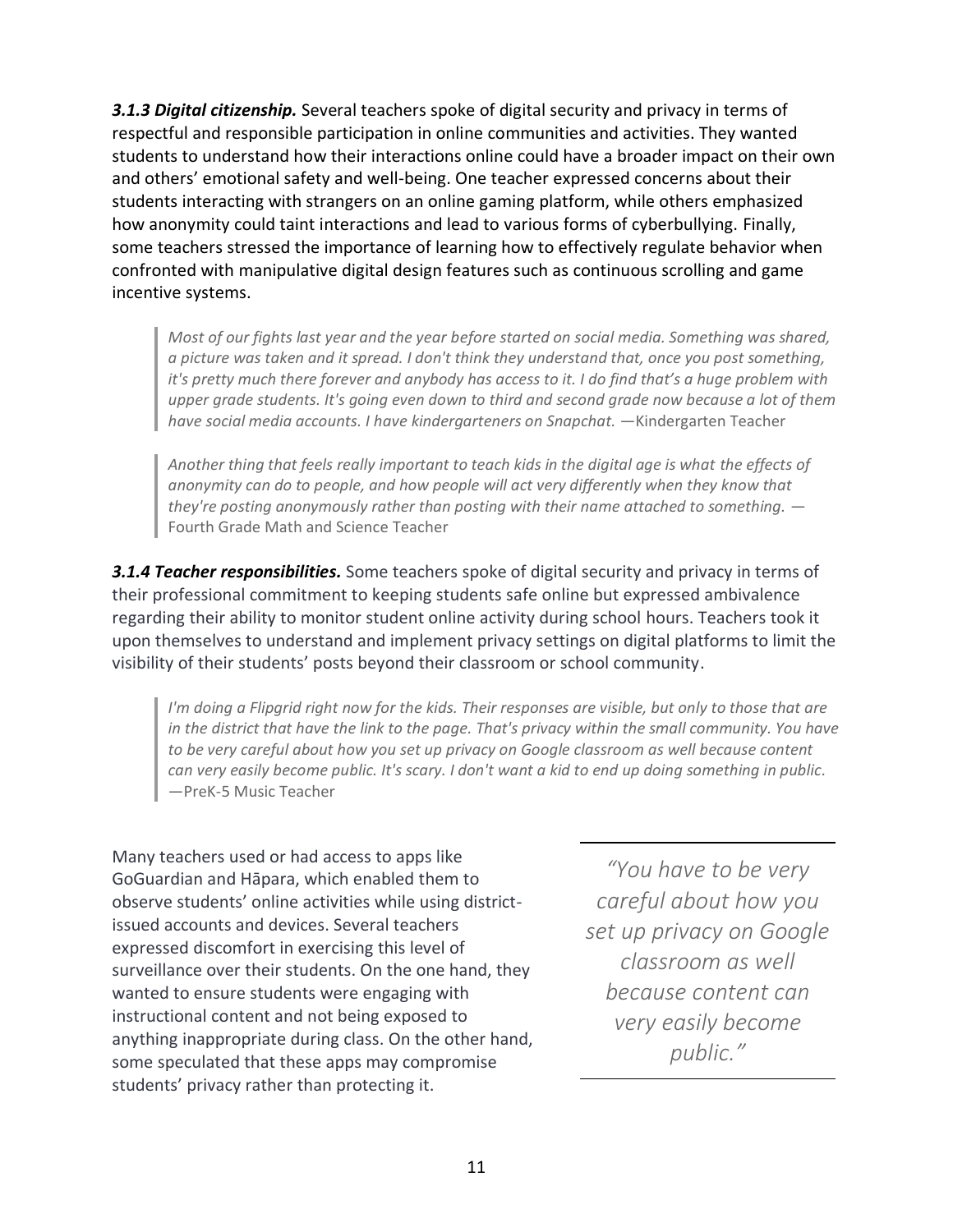*I use it sometimes. I felt a little weird about it because... In the classroom I have no problem using GoGuardian, but when a student is in their own home and I'm seeing what they're doing on the computer at their house, something about that feels maybe a hair past a line that I would be comfortable with.* —Fourth Grade Math and Science Teacher

*I'd look and they'd be on YouTube looking up who knows what and making crazy comments, and they're five.* —Kindergarten Teacher

Another aspect of digital security and privacy pertained to the use of cameras and audio during synchronous online sessions. Some teachers were opposed to policies requiring the visibility of students at all times during class, noting the potential privacy issues, stress, and fatigue associated with such an approach. At the same time, teachers recognized the challenge of assessing students' engagement and understanding without some mode of synchronous interactions. Some teachers also recounted incidents where family members could be seen or heard in the background of a Zoom call and acknowledged this could compromise the privacy of individual students and their families in addition to potentially exposing the entire class to inappropriate language and interactions.

*If I ask you to unmute and talk, you've got to do it. That's one area of privacy that I don't compromise on because, if we're in class, you've got to talk. You can have your camera off, but we must have a dialogue in some way. The camera is a big issue for me. It seems like at the elementary level, it's enforced with draconian measures. I've read that some districts have Zoom abilities for teachers to force turn on students' cameras. I find that appalling.* —Fourth Grade Math and Science Teacher

*A lot of the time, we're coming into their homes, and sometime the parent and the kid may live in a very small living quarter. What if a girl has to walk by to change clothes? There are things that we take for granted, but sometimes I'll be like, "Oh my gosh, no, you need to turn off the camera."* —Second Grade Teacher

#### **3.2 Current Teaching Approaches and Needs**

The introduction of online learning due to the COVID-19 pandemic prompted many teachers to cover topics related to digital security/privacy and technology in more depth than they had previously. Most teachers integrated relevant aspects of digital security and privacy instruction into lessons devoted to their core curriculum, apart from library and media specialists, who were more likely to directly address these topics through formal lessons and activities.

*3.2.1 Instructional priorities, resources, and strategies.* None of the teachers received digital security and privacy-specific curricula from their district, though a few independently sought out or developed their own resources. Common Sense Media<sup>1</sup> and Teaching Tolerance<sup>2</sup> were two supplemental curricula mentioned by teachers. Two teachers reported using the Common Sense curriculum to cover basics like developing strong passwords and exercising caution when

<sup>&</sup>lt;sup>1</sup> Common Sense Media has a section for educators, including curriculum. See <https://www.commonsense.org/education/>

<sup>&</sup>lt;sup>2</sup> Note: Teaching Tolerance is now called Learning for Justice. See [https://www.learningforjustice.org/classroom](https://www.learningforjustice.org/classroom-resources/lessons/privacy-and-security-online)[resources/lessons/privacy-and-security-online](https://www.learningforjustice.org/classroom-resources/lessons/privacy-and-security-online)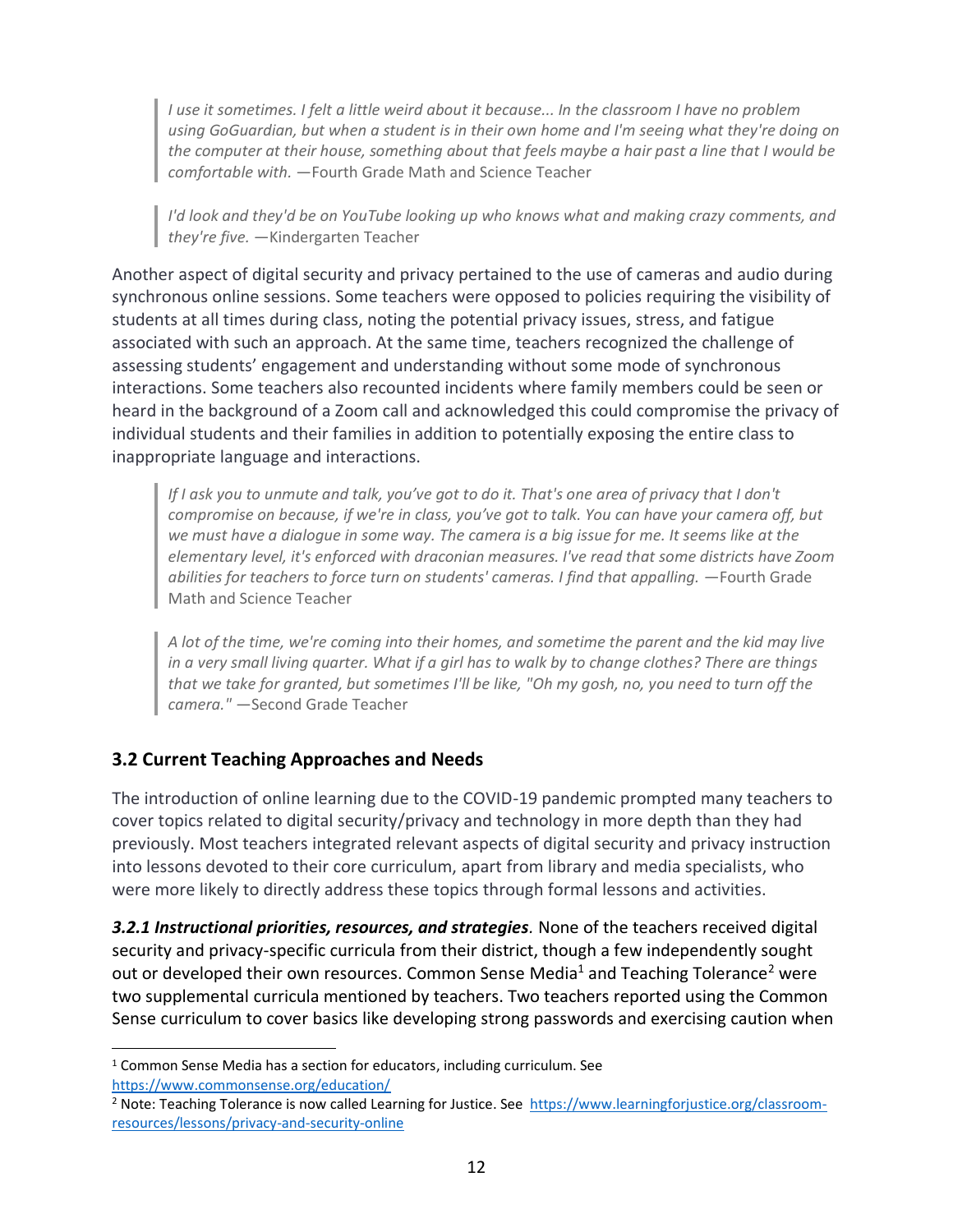following hyperlinks. Teachers appreciated that Common Sense materials were easy to integrate into their regular instruction, though one mentioned that the depth of the lessons, at times, felt insufficient. One teacher used the Teaching Tolerance curriculum, which they felt was especially useful in approaching digital security and privacy education through a social justice lens.

*Using Common Sense has really been my saving grace when it comes to teaching about privacy and security and about digital citizenship overall. I do find sometimes that their lessons — I don't want to say they're unrealistic — but I think they don't get into the real meat of privacy and security beyond the surface.* —School Library and Media Specialist

One teacher used resources from Nearpod<sup>3</sup> to introduce digital citizenship concepts early in the year and revisited them with students periodically throughout the year. Other teachers said they addressed digital security and privacy content informally as needed, such as explaining that *"your password is your password, and it's not something that you should share with people"* while onboarding students onto a new digital tool.

Though not specific to digital security and privacy, some teachers incorporated instruction related to technology when they felt a particular tool would serve a broader learning goal in their curriculum. During in-person instruction, this typically took the form of a whole class mini-lesson, with teachers attending to individual student needs and troubleshooting as required. The shift to remote school prompted many teachers to develop additional asynchronous content that students and their families could refer to as needed, such as *"videos about how to upload a document and other basic things kids need to know to be successful in digital learning."*

*We have many lessons with technology but they're like stop-gaps. It's when something comes up that we need to get something done, then we have a mini lesson. They're pre-planned but not by more than a couple of days, for me anyway. As my colleague and I are looking through the curriculum and figuring out what we're doing for the next week, we'll say, "Oops, they need to know this so let's plug this in."* —Fourth Grade Math and Science Teacher

Across all grade bands, teachers described their approach toward teaching about digital security and privacy as embedded in the broader project of building a safe and caring classroom community. For teachers in younger grades, these lessons often focused on helping students identify and understand the emotions that can arise while engaging with content online. Teachers in older elementary grades were more inclined to prompt students to consider the implications of their perceived online anonymity and the similarities and differences between online and in-person communication. Some teachers incorporated digital citizenship content during their regular lessons, emphasizing ethics of Internet use, mutual respect and kindness, technology and emotions, and digital footprints.

<sup>3</sup> <https://nearpod.com/>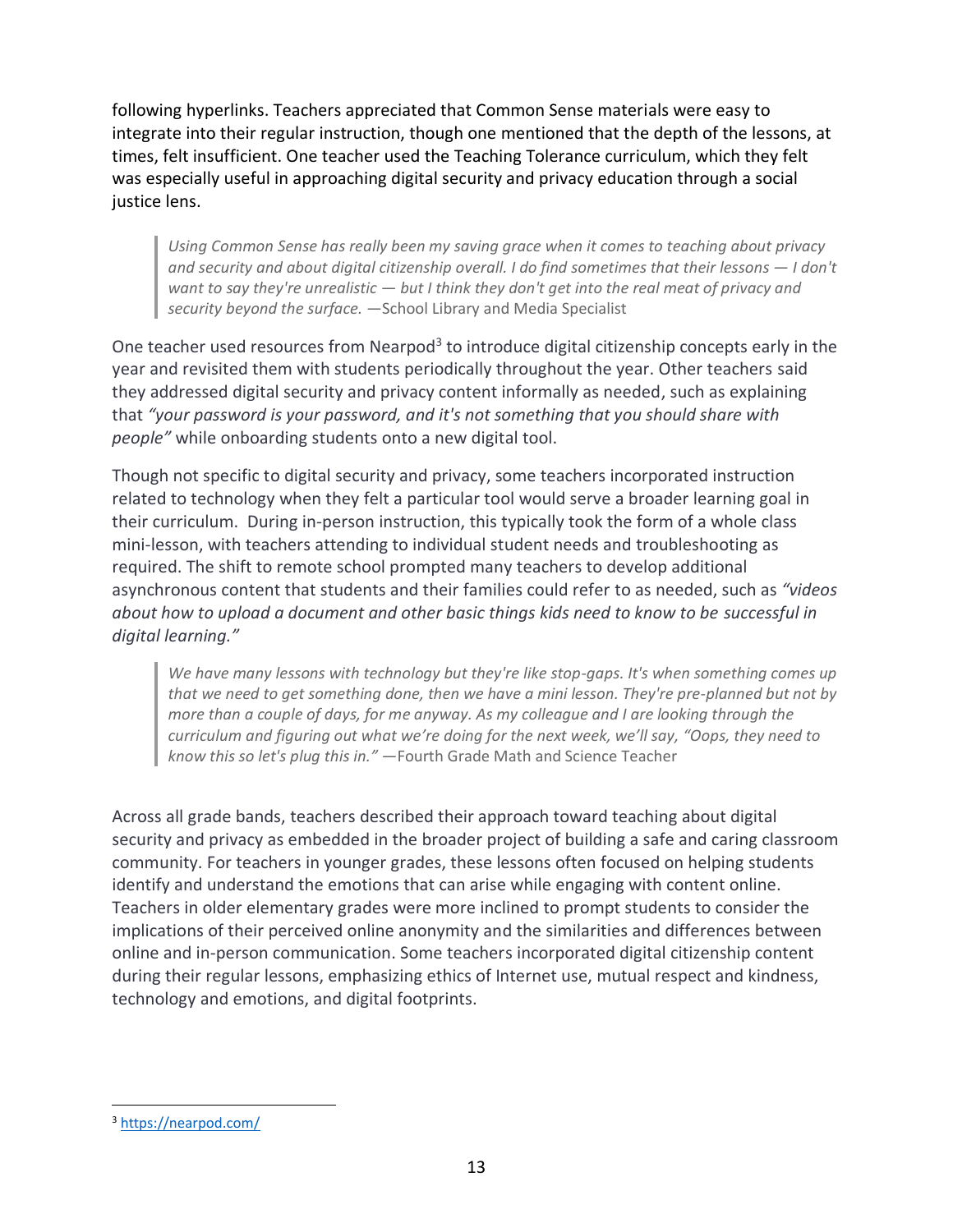*At the beginning of the year, especially with the younger kids, I tried to touch on the strategies for what to do when they're encountering those websites that maybe they got to on accident. One example that we used earlier in the year was, if they were searching for hearts, maybe they Google "love," and then they came to pictures of people kissing or something like that. For elementary school students that will be "eww."* —School Library and Media Specialist

*We talked about what it looks like to have a kind, respectful online community and what we would expect out of other members of that community. We also discussed what it might look like elsewhere on the Internet. What is unsafe? What kind of community would you not want to participate in? So we touched on cyberbullying a bit. And we touched on anonymity on the Internet.* —Fourth Grade Math and Science Teacher

**3.2.2 Curricular needs.** Format was as important as content in determining the types of curricular resources that would be most helpful in addressing teachers' digital security and privacy concerns. Teachers expressed a need for content that could be easily shared with families and flexibly integrated into their regular instruction. Some emphasized the importance of developing an aligned definition across teachers, students, parents, and administrators since perspectives and levels of awareness could vary within and across these groups. Many felt a digital format would facilitate distribution and engagement throughout their broader classroom and school communities.

*I think we need a basic curriculum because digital privacy probably means different things to everybody, including parents. Parents need to have access to some kind of curriculum or program because they may not know what it is and how to help their child. —Fourth Grade Math* and Science Teacher

*Sometimes you don't feel a need for [a lesson] at point A, but three months later you might have that need, and no longer remember the details. So having some kind of a resource that's housed in a findable place, and that is hyperlinked to those mini lessons would be helpful, I think.* — School Librarian

In addition, teachers emphasized the importance of having some degree of autonomy in selecting the activities and instructional sequence and format that would best support the needs of their students.

*Maybe some very short mini lessons. Not even like, here are all the things that you have to do, but here are some suggestions if you run into these kinds of issues. Here's a quick little mini lesson that you can do with your class to help mitigate that issue.* —Kindergarten Teacher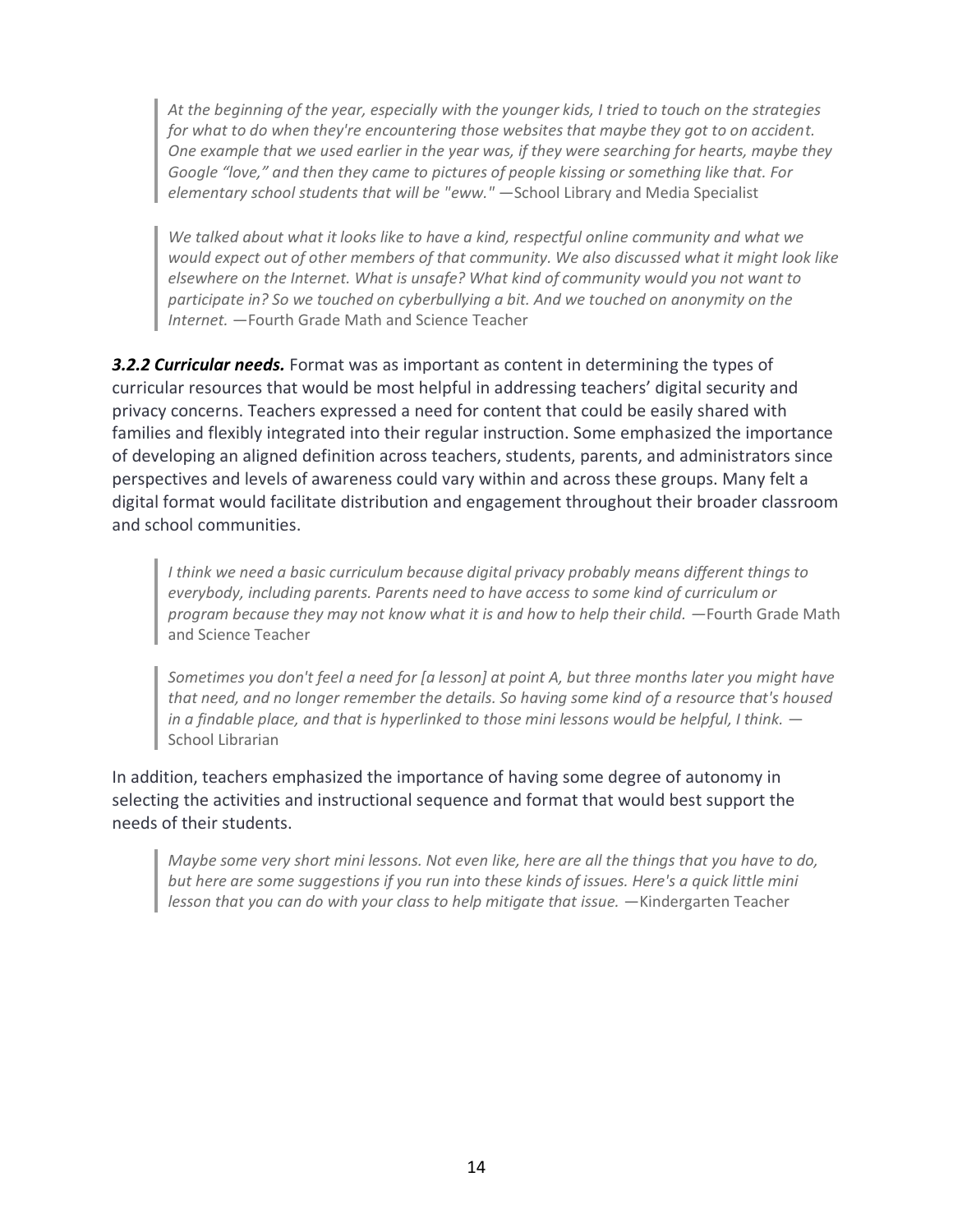Teachers in older grades highlighted the importance of building students' conceptual understanding and applicable skills related to information sharing, evaluating the credibility of online content, and digital citizenship. In addition to the many examples discussed above, uppergrade teachers also emphasized the challenge of helping students effectively and ethically conduct online research. They felt a digital security and privacy curriculum should support students in learning how to search for reliable content and use it to support their own ideas without plagiarizing. Additionally, they expressed a desire for materials that would help support their students in safely navigating concerns related to social media use.

*"Parents need to have access to some kind of curriculum or program because they may not know what it is and how to help their child."*

*As they're doing research, the boundaries have opened wide and they have access to lots of different sources of information. They should be learning how to do searches in an efficient way, learning how to discriminate between ads and useful content, and learning how to evaluate content. I think this is one of the key challenges.* —School Librarian

*I think that in the world that we live in, at a certain age kids do need to experiment with social media platforms so that they know how to use them appropriately. But we need to figure out a gradual release, a safe space, to slowly get them used to things. And also, knowing what apps would be appropriate for kids and which ones might be better for teenagers or college students. –Fourth Grade Math and Science Teacher* 

While teachers in upper grade bands focused on issues related to some of the more ambiguous aspects of internet use, teachers working with students in early elementary school grades expressed a desire for instructional materials that acknowledged developmental needs specific to younger students. They spoke of a need for clear guidelines that would be comprehensible to students less adept in abstract reasoning. These teachers also requested materials that would be suitable for pre- and emergent readers struggling to make sense of text-centered navigation in digital environments.

*At this age, since the children aren't even reading yet, when they end up somewhere it's usually because there's a bright picture, or an icon that looks fun, or they think it's a game. They end up in the wrong place because they don't know what they're doing.* —PreK Teacher

*With the younger kids, I just think they're impulsive because this is their first time really having the Internet and a computer for a long period of time, right? One of my students decided to go and purchase something, and things like that they don't know, like a website... I would hope that nothing would pop up, right? But, for me, I know even with [my school] emails sometimes I'll get a link saying, "FedEx, you have a package." I'm thinking, "I'm not buying anything." I look carefully, and the word FedEx is not spelled correctly. But how would kids know?* —Second Grade Teacher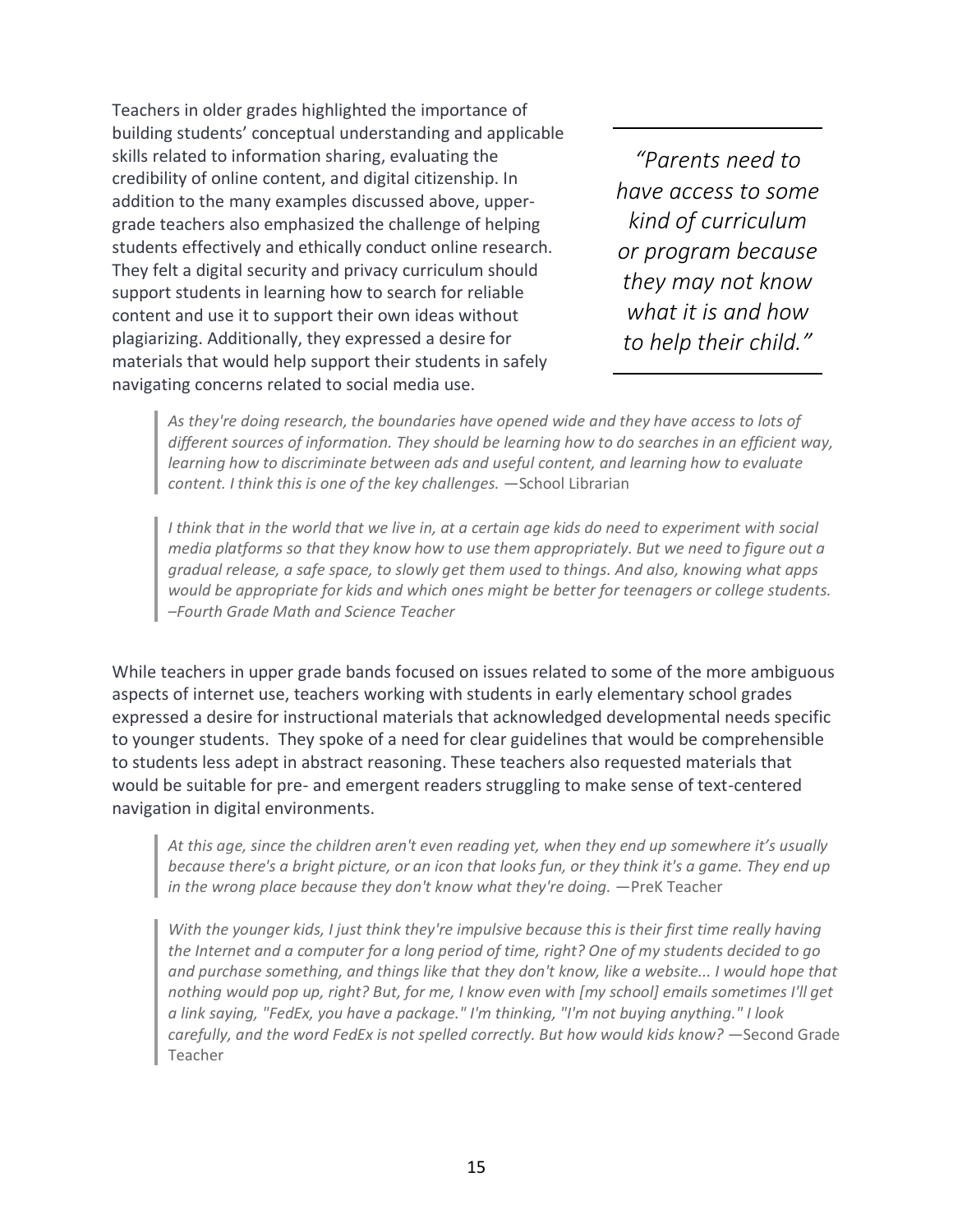#### **3.3 Barriers to Teaching with Technology**

Many teachers said they felt overwhelmed and somewhat uncertain about their ability to effectively prevent and address digital security and privacy-related issues within their instruction. This was most often due to a lack of institutional support at the district level, shortcomings in the online tools and systems with which they taught, and blurred boundaries between home and school.

*3.3.1 Constraints on time and resources***.** The majority of teachers lacked time to devote to developing and implementing digital security and privacy related lessons, both prior to and during distance learning. Without a formal curriculum, relevant professional development, or substantial school-based support, teachers found it difficult to carve out the time to effectively brainstorm, research, and design lesson plans related to technology and digital security. Even if these resources were available, teachers acknowledged that nearly all their instructional time was accounted for and that substantial diversions from the core curriculum could be challenging to squeeze into an already jam-packed schedule.

*Even though it's incredibly important, we've discussed that the county doesn't give any time whatsoever for digital literacy in any way, shape, or form. No special pull-outs. We used to have a tech specialist. They always just gave typing lessons.* —Fourth Grade Math and Science Teacher

*We never formalized anything to say, "Well, maybe today let's have a quick mini-lesson about how to be safe on the Internet." There's never time for that.* —Second Grade Teacher

In the absence of a clear district-wide policy, teachers were left to their own devices to determine what was and was not safe and appropriate for their students. Teachers did not always feel confident in their ability to make such decisions. Though districts provided basic information to help teachers, students, and families access online content during the pandemic, teachers generally felt they needed more support and guidance. They wanted more comprehensive and consistent guidelines to incorporate lessons on digital literacy and citizenship, and professional development that went beyond learning how to simply use a specific technology.

*With the support being decentralized, teaching Internet safety is everybody's business now. What is the framework we should be looking at?* - School Librarian

*I think a lot of us are very nervous with this whole idea because we want to make sure to protect our students, but we haven't had any formal lessons or we haven't even taught them lessons even mini-lessons to embed in a social studies curriculum — to help them navigate the Internet and be safe.* —Second Grade Teacher

*3.3.2 Technology challenges for teachers.* Teachers notes it was difficult to anticipate how student-facing digital tools would be seen and used. Many teachers struggled with their inability to access the "student view" in apps and platforms, which made it all-the-more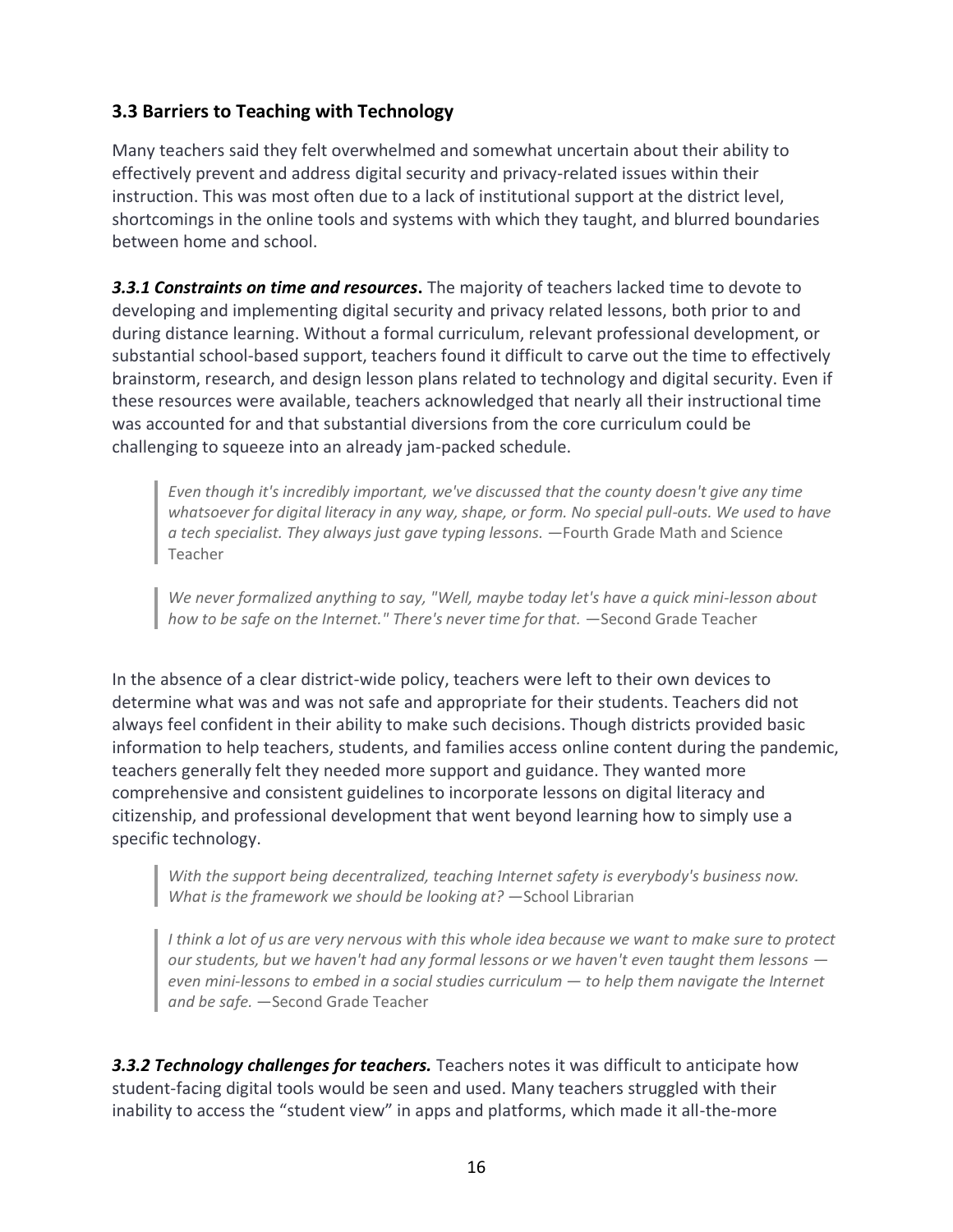challenging to onboard students onto new tools and to help them troubleshoot when issues arose. Moreover, teachers often had no way of knowing if a particular website would be blocked on their students' school-issued devices. This often required them to develop on-thefly workarounds in the midst of a lesson.

*[When teaching in person] you could lean over someone and say, "Here, there it is." Whereas now, we're like, "Who wants to share their screen and show us this?" Because every single app we use looks different for the teacher than it does the student.* —Fourth Grade Math and Science T*eacher*

*Something that's quite frustrating is we don't know what sites are blocked for kids because they're not blocked for us to the point where there's been an activity that I planned on giving to the kids. All of a sudden, 30 kids are like, "We can't see it. It's restricted."* —PreK-5 Music Teacher

Some teachers were also surprised by the lack of inhibitions students displayed online, clicking and sharing content and information in a manner that could disrupt the flow of instruction.

*I'd be presenting early on and they would be scribbling over my presentations. They're not afraid to do anything with this stuff, whereas I'm like, "Oh, what happens if I click this button?"* — Fourth Grade Math and Science Teacher

*The kids are getting savvy, so I have to block [Google] Meets because the kids go and set up their own Meets and they do their own little chats.* —Fourth Grade Math and Science Teacher

Teachers faced obstacles in assessing certain competencies among their students remotely. Many of the informal assessment practices employed in the classroom proved difficult online, given teachers' inability to walk around the room or work with small groups while keeping an eye on the rest of the class. Furthermore, some teachers worried about the degree to which students were receiving support (from parents, the Internet, etc.) while completing synchronous and asynchronous assignments. This further compromised their ability to reliably assess their students' progress. Finally, with many formal benchmark and standardized assessments cancelled during the pandemic, some teachers worried about their inability to effectively anticipate and prepare to meet the needs of their future students during the upcoming academic year.

*It's hard not knowing how much assistance they're getting at home before they turn something in and trying to get a feel for what they need. I do a lot of journal writing in my classroom. I want the kids to use technology, but at the same time, you can't learn how to create the letter A without picking up a pencil and having paper in front of you. It just doesn't work.* —First Grade Teacher

*One of the issues when we return is getting that baseline data because we don't have enough data on these students. We're a year behind with data because some of the tests were thrown out, thank goodness.* —K-3 Math Instructional Lead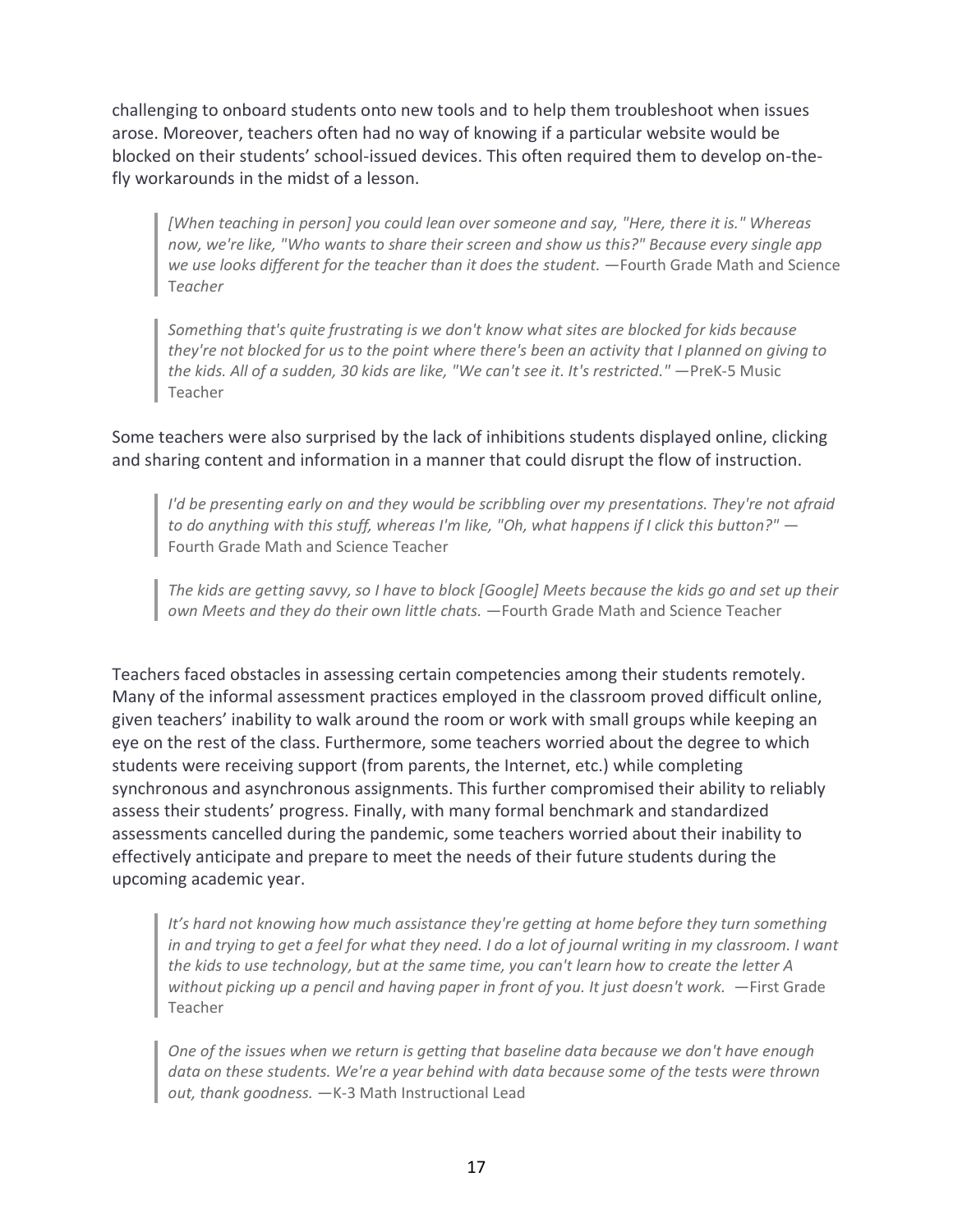At the beginning of the shift to remote instruction, teachers had no choice but to rapidly develop new technology and digital security/privacy skills. Though they varied in their overall computer literacy, teachers demonstrated an ability to troubleshoot, develop work-arounds, and anticipate techrelated issues as a result of their experiences teaching online. Considering the enormous challenges they faced in the early days of the pandemic, a proactive approach toward preventing digital security and privacy issues was, in many regards, beyond their grasp. However, teachers quickly developed strategies for addressing issues as they arose, and used the insights they gained to develop a more systematic approach toward teaching with technology.

*"How do we find a balance between using technology and not overly using it?"*

*At the beginning of the year, they didn't really give us any heads up of what was going to happen. We were flying by the seat of our pants. And your whole lesson that you planned out, that you want to be perfect for the first day of school, just falls flat. There was something with the Chromebooks and the chat where they couldn't click on the link. It was an absolute disaster. I emailed someone at the technology department who said, "Oh, there's nothing we can do to help with this." That's why I just started posting everything on Google classroom because the students are familiar with this.* —Second Grade Teacher

*With Zoom, a lot of teachers have the chat open but where it only goes directly to them. Two reasons for that. One, because you don't know what someone might say. Then the second thing is, a lot of times in the chat, you're asking them to share an answer, but you want everybody else to have some think-time to themselves. If it goes straight to you, then everybody else doesn't feel pressured or rushed or whatever.* —K-3 Math Instructional Lead

Though teachers were eager to return to their classrooms, many acknowledged that the skills they were developing as remote teachers would remain relevant to their future classroombased work. Some described how they'd adapted their use of digital tools to reflect their preexisting in-person teaching priorities, and their intention to continue using some of the tools and strategies they'd learned to use during the 2020-2021 school year. Others expressed concerns that some teachers might return to tech-free pre-pandemic pedagogical approaches without recognizing and leveraging the advantages of tech-enhanced instruction.

*A lot of teachers are saying all the homework now is going to be online. …Even when we go to a more traditional schooling setting, students are still going to need to know how to navigate this computer safely.* —Kindergarten Teacher

*When everyone is back in the building… how do we find a balance between using technology and not overly using it? I feel like those teachers who were resistant are still putting their best foot forward now because we're distance learning, but what will they do when we go back to the building? Are they going to remember how engaged some of these kids were that probably* would not have been engaged without technology? - K-3 Math Instructional Lead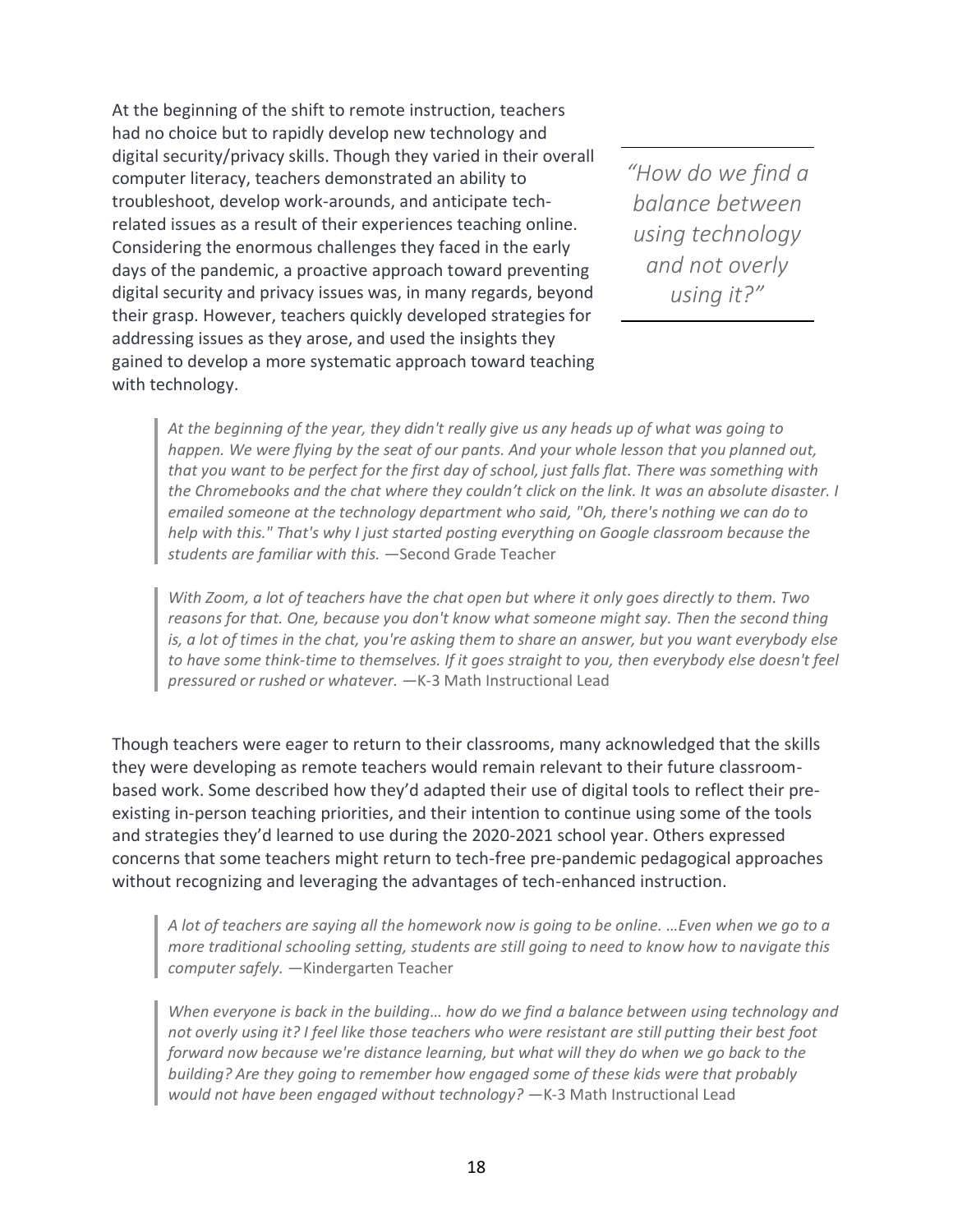*3.3.3 Tech challenges for students.* The amount of time and support required to get students up and running often outweighed the potential benefits of engaging with a particular tool or program. Though teachers saw improvements in their students' computer skills during distance learning, technology-associated challenges continued to consume a significant portion of their instructional time. Moreover, student competencies varied widely, with some students soaring ahead and growing impatient to receive the next set of directions, while others were constantly struggling to keep up.

*I started using Pear Deck<sup>4</sup> early last school year. There was one class that mastered it, whereas the other classes, every time, it was like, "Where do I put the code? What's the code? What's the website?" I'm like, "We have five minutes left, so just forget it." As much as I try to do various things to integrate technology, it turned out to be a serious chore.* —School Library and Media Specialist

The lack of developmentally appropriate online interfaces compounded these challenges. As one teacher in the grade 4/5 band noted, *"Zoom is not a platform for education. We use it as best as we can, but it's not built for us."* While teachers were obviously compelled to do their best to support students, online learning proved especially challenging for younger children still developing their fine motor skills and learning to read and write and follow multi-step directions.

*In addition to not reading, there's a challenge with sequential skills and with keyboard knowledge. In the very beginning, kids often spent more time logging in than actually using the application*. —School Librarian

**3.3.4 Privacy and security concerns**. Teachers experienced recurring issues related to maintaining the security of student passwords and accounts. Students' accounts would often be accessed, both intentionally and unintentionally, by someone other than the account holder. In a school-based setting, this most often occurred when a student forgot to sign out of their account on a shared device. During remote school, similar issues arose when siblings in the same class or grade would accidentally complete or submit an assignment while unknowingly logged into their sibling's account. Some students also intentionally shared their account credentials with friends.

*Just trying to teach the children about making sure they secure their account and secure their information, making sure they understand that this computer is being used by more than one person and you have to log out of your account every time.* —School Library and Media Specialist

*I guess they didn't understand what passwords were. So they were signing in with each other's passwords and changing settings. It wasn't a big thing, but it was an issue because they were logged into somebody else's Google Classroom account.* —Kindergarten Teacher

<sup>4</sup> <https://www.peardeck.com/googleslides>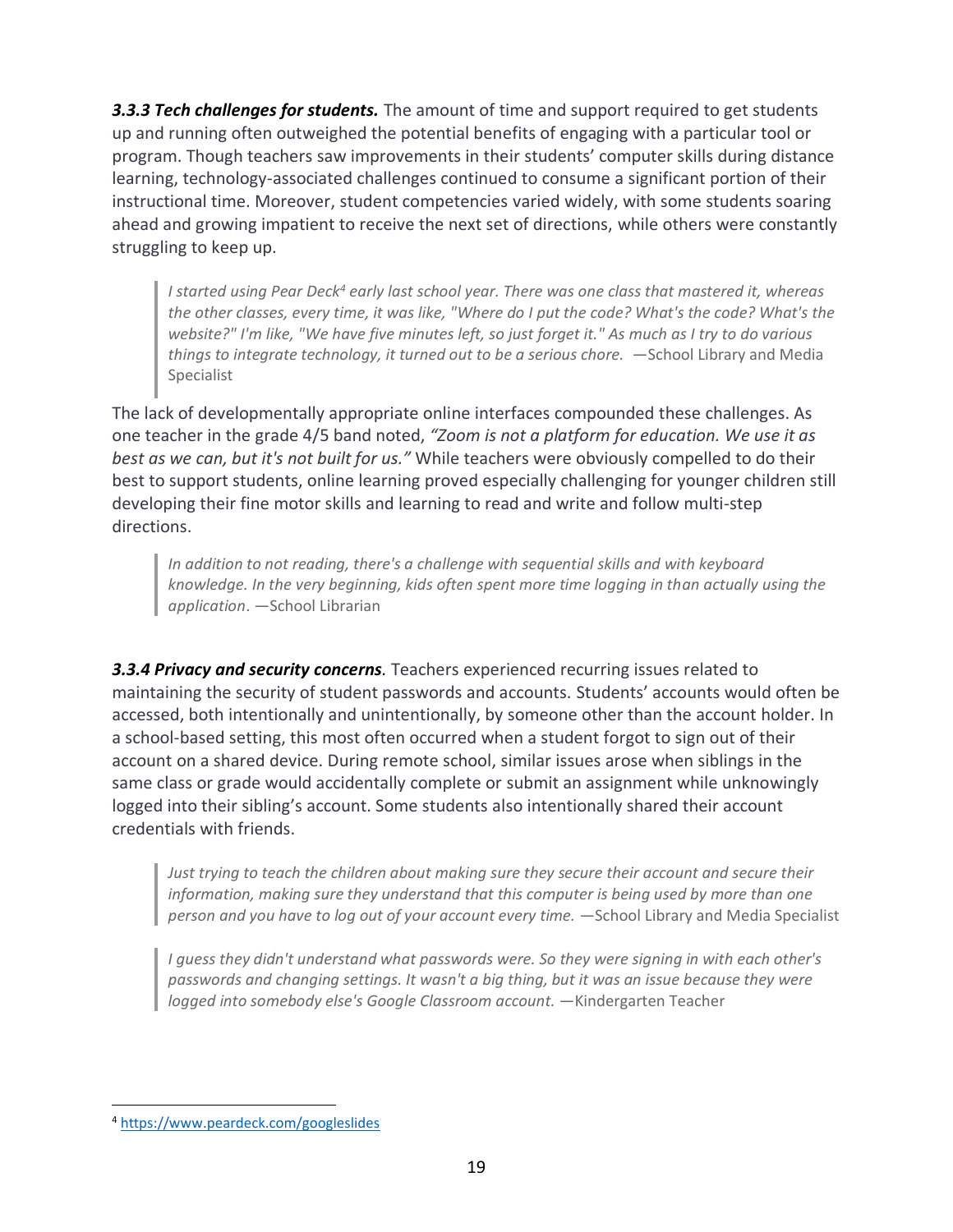There was also concern that students could be exposed to inappropriate content while engaged in school-related activities. Many teachers recounted incidents where unauthorized users gained access to their synchronous online sessions in Zoom and Google Meet. One teacher speculated that this may have been the result of students sharing links and passwords amongst their friends. Such incidents upset students, disrupted classroom lessons, and prompted teachers to develop contingency plans with their students to better ensure their safety.

*When we started using Google Class, we had a lot of break-ins. We don't even know how. Sometimes, the class would start, and then somebody would come into the room, a stranger, and they were foul. The kids were scared. So I told the kids, "We need to be prepared for these types of things." If it happens, we turn it off, we log out, we wait five minutes, and then we log back on.* —K-8 Spanish Teacher

Some teachers also expressed concern that students might mistakenly encounter such content while conducting online research.

*Only so much is blocked and so much is accessible from home. I send them home with a project. I don't know what kind of blocking they're going to get there. I don't know what kind of forums they're going to participate in. As much as I would love to, I don't know what kind of ads and stuff they're going to see. I searched "time" the other day on YouTube and got Victoria's Secret.*  —PreK-5 Music Teacher

As previously noted, teachers worried that their students lacked the critical skills needed to distinguish between authentic and misleading online content. Several teachers recounted incidents in which students mistakenly clicked on ads while conducting online research and entered personal information. Teachers also noted that these issues were prevalent in students' non-instructional online activities, such as when they interacted with strangers in online gaming environments or social media. While such activities were previously relegated to out-of-school time and therefore not under teachers' direct jurisdiction, the realities of remote learning during the pandemic blurred these boundaries, with several teachers noting occurrences of students engaging in these types of activities *during* class. While teachers felt it was important for students to develop the ability to evaluate the credibility of online content themselves, many used monitoring apps to place blocks on students' devices when they were discovered to be playing games, watching YouTube, or surfing the web during class.

*A student was looking for something for math and she didn't know how to spell "math," and other things were popping up. It wasn't completely inappropriate, but she didn't know what to*  do. And she started clicking on things and then ads popped up. - Kindergarten Teacher

*I feel we need some type of firewall where these kids cannot go to anything except these six things unless we put it in a link where you can directly click on it and we can basically monitor these things.* —K-3 Math Instructional Lead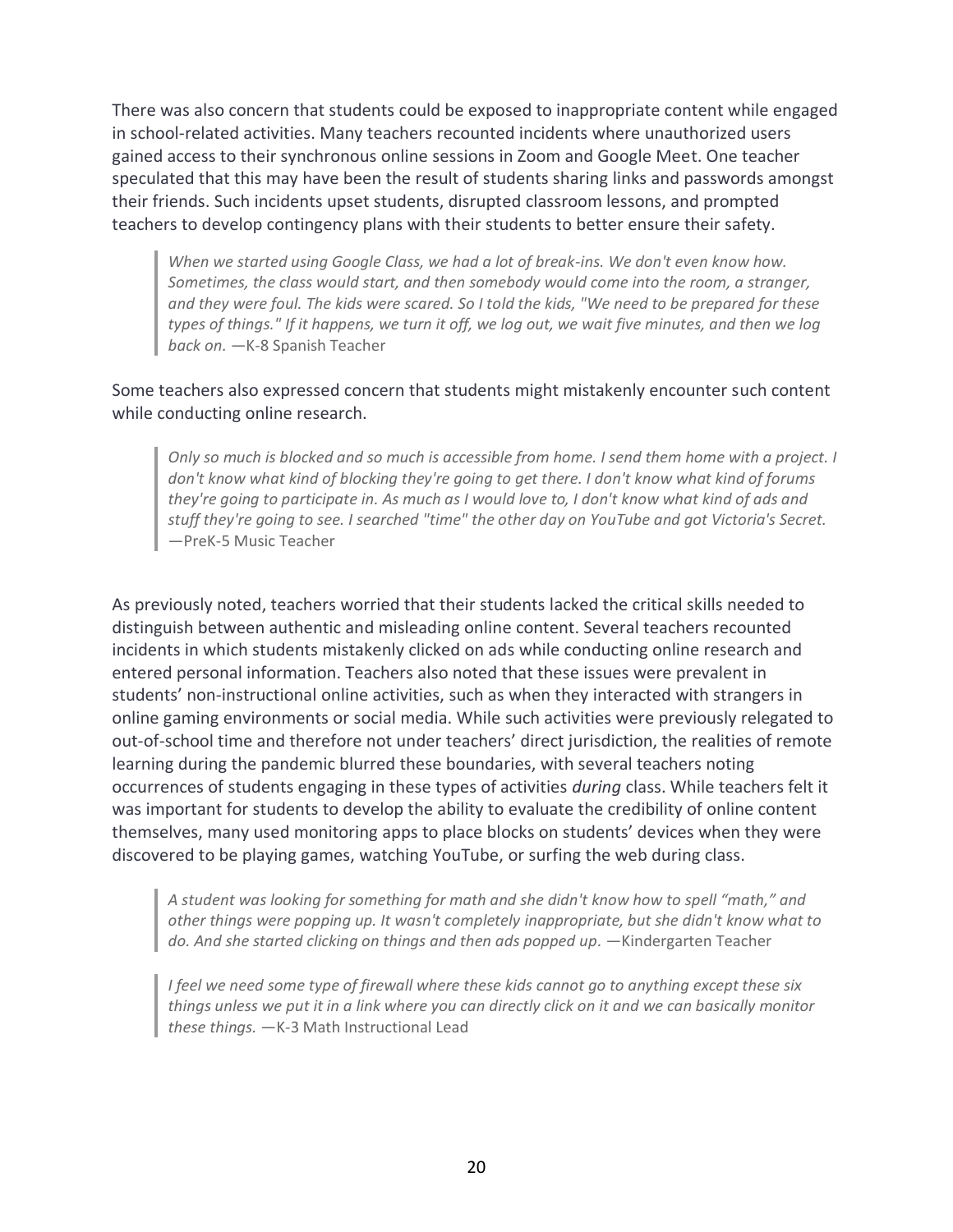**3.3.5 Parent interventions.** The blurring of boundaries between children's home and school life during remote learning raised unique instructional challenges. Teachers discussed numerous instances of parents interacting with their children and, by extension, the entire class, during synchronous video sessions. These interactions took various forms. A student might summon a parent to help with a tech-related issue or a parent might be overheard encouraging or admonishing their child during class. One teacher also shared an incident in which they felt inappropriately antagonized by a student's older sibling.

Though teachers appreciated the potential benefits of having parents more involved in their children's learning, this increase in parent involvement also could, at times, pose a challenge to teachers' ability to maintain the flow of a lesson and to maintain a positive and supportive learning environment. As mentioned previously, increased parent involvement in asynchronous learning activities could also impact a teacher's ability to accurately gauge students' true level of progress and understanding.

*I was asking a [student] a question, and I wanted him to figure it out…. His father just starts yelling at him. "If you're listening, you would have known the answer." I was mortified, and I just felt so bad for the kid. Then, I've had a parent feed her kid the completely wrong answer. I was like, "Oh God, at least get it right."* — PreK-5 Music Teacher

#### **3.4 Professional Development**

Across the board, teachers wanted practical and meaningful professional development on best practices for teaching students about digital security and privacy. While many a return to inperson school was imminent, they also anticipated that teachers would continue to rely upon many of the digital tools and platforms they adopted during remote school.

#### *3.4.1 Existing professional development opportunities.* Most

teachers received at least some professional development about protecting students' data and safety online, but felt that existing approaches left much to be desired. Professional development on these topics primarily took the form of oneoff training workshops and optional video modules offered by a district. Video modules addressed "malware," "password security basics," "cyberbullying," "email and messaging safety," "predators," threats of violence," and "online safety." Some teachers found these videos useful. Others felt that the format and optional nature of these trainings did little to promote deep sustainable professional learning.

*"We already have enough trouble keeping up with our required trainings. Who's going to go in and watch all those "suggested" videos?"*

*We already have enough trouble keeping up with our required trainings. Who's going to go in and watch all those "suggested" videos?* —Kindergarten Teacher

*Who listens to them, to be honest? You put it on in the background, take the quiz… No, I don't get much out of them.* —Fourth Grade Math and Science Teacher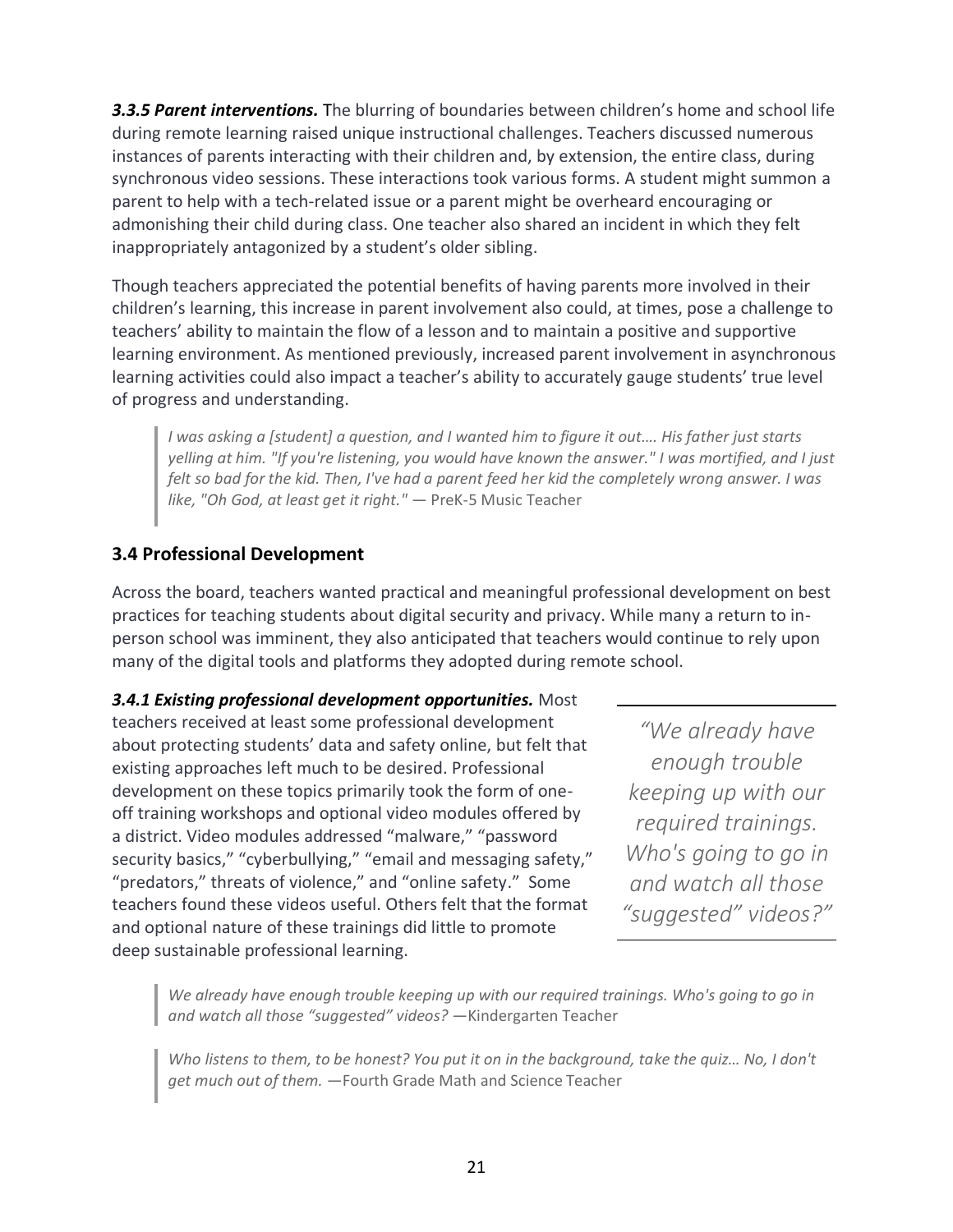Several teachers expressed disappointment with professional development more broadly, citing facilitators who lacked expertise, unengaging presentation formats, and minimal opportunities to practice and apply new skills as ongoing issues.

*It needs to be done in a way that doesn't make us want to tune out. Quite frankly, I find professional development to be the most boring thing I've ever done in my life. I'd rather go to the dentist.* — Fourth Grade Math and Science Teacher

In contrast, teachers across all grade bands received minimal-to-no professional development related to best practices for *teaching their students* about digital security and privacy. Those who had received relevant professional development had primarily sought it out on their own out of personal interest and a desire to bridge these gaps. Given the dearth of free time teachers had to devote to such pursuits, this was uncommon in spite of teachers' widely acknowledged need for more training.

*Every year we have these videos we have to watch. There's one on developing good passwords and not falling for phishing scams and things like that, but that's all for the teachers. It's not really how to teach the students* —Second Grade Teacher

*I've never had any professional development that was related to kids' internet safety. The only thing that I've been able to find and I've been involved in or about... Like this year scams and what you should look out for in your emails, but nothing really how to teach somebody else to safely use the internet. —Kindergarten Teacher*

*3.4.2 Professional development needs.* Teachers expressed a desire for ongoing professional development and support with built-in opportunities to apply and practice what they'd learned. Given their distaste for dry lectures and video modules, teachers suggested a more interactive and practical approach toward professional development in which they could develop and refine materials and receive feedback on their implementation. They felt that a single workshop would prove inadequate in preparing them to effectively teach their students about digital security and privacy.

*Having something where we're able to check in or where someone can follow up and say, "I observed this. Instead of doing that, this is how you could actually implement this," or "this is how you could actually integrate technology at this point."* — School Library and Media Specialist

*We've had lots of digital training, but it's an hour here, this is what you got, go. The actual time available to be able to work with it and play with it and try to develop it, isn't there... You can't just hand it to me and say, "Here." You have to let me work with it and involve me in it. If you start lecturing at me, I'm going to tune out.* —PreK Teacher

#### **3.5 Teacher-Family Communication**

Teachers varied in their approaches toward keeping families informed about students' technology use. This was not surprising, given that multigrade teachers often had upwards of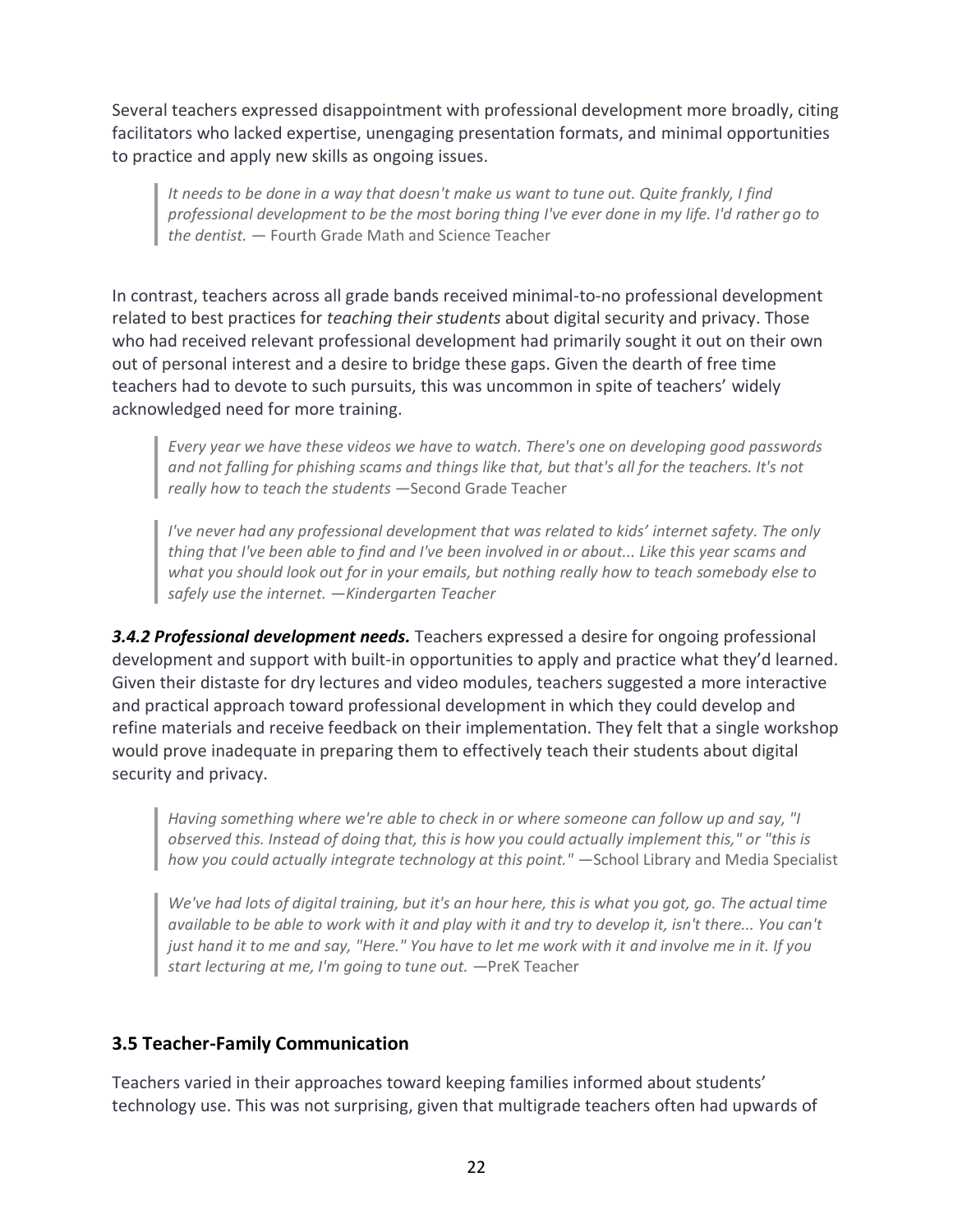100 students, whereas single-grade teachers typically had far fewer. Some teachers felt that providing parents with a more consistent window into their daily teaching practice during remote school inspired a greater appreciation for their work, while others found parents' new level of involvement to be overwhelming at times.

**3.5.1 Existing approaches.** Teachers communicated with parents in a variety of ways and to various extents, though such communication was infrequently related to digital security and privacy**.** Several said they took advantage of in-person workshops at the beginning of the school year to discuss technology with parents, though noting that such events were not always well attended. Some teachers were more proactive during remote learning, using tools like ClassDojo<sup>5</sup> and Hāpara<sup>6</sup> to communicate information related to technology and digital security and privacy. Most teachers rarely engaged in discussions about digital security and privacy topics with parents, but would reach out in the event of a specific security incident involving students. They would also occasionally be asked to address parent concerns related to out-ofschool incidents that might impact students' overall well-being and academic experience.

*A lot of what I do is I go on ClassDojo, and I give out bulletins. If something comes out, even if I learn about it outside of school, I will put it in there saying, "Hey, this is going on, just so you're aware of it. This app has been in the news. You might want to check with your kids and talk to them if they're using it."* —Fourth Grade Math and Science Teacher

*I communicate with parents frequently, but it's not usually about online privacy or using your computer correctly. I communicate with them more for virtual school than I did for in-person school. The only time it ever relates to technology is if we have a standardized countywide assessment coming up. Then it's, "Please make sure you have this app downloaded." It's all the security measures for the tests.* —Fourth Grade Math and Science Teacher

*3.5.2 Challenges and needs.* Teachers noted that parents' computer skills and comfort with technology varied widely. Whereas some tech savvy parents were able to help teachers and other families troubleshoot tech issues, others struggled to help their children log onto Zoom. Though parents generally seemed confident using their phones to communicate and access information, many were daunted by computer-based tasks. This made it difficult for teachers to develop a unified approach toward supporting families during the transition to distance learning. In addition, many children relied upon grandparents and other family members for support during the school day, many of whom lacked substantial experience working with digital technology.

*Parents are right there with the children, so they're watching you constantly. What I discovered*  was that some of them were very savvy. They know everything. They were telling me, "Click here, do this." Then some of them were like, "I don't know. I don't know how to turn this on." - K-8 Spanish Teacher

<sup>5</sup> <https://www.classdojo.com/>

<sup>6</sup> <https://hapara.com/>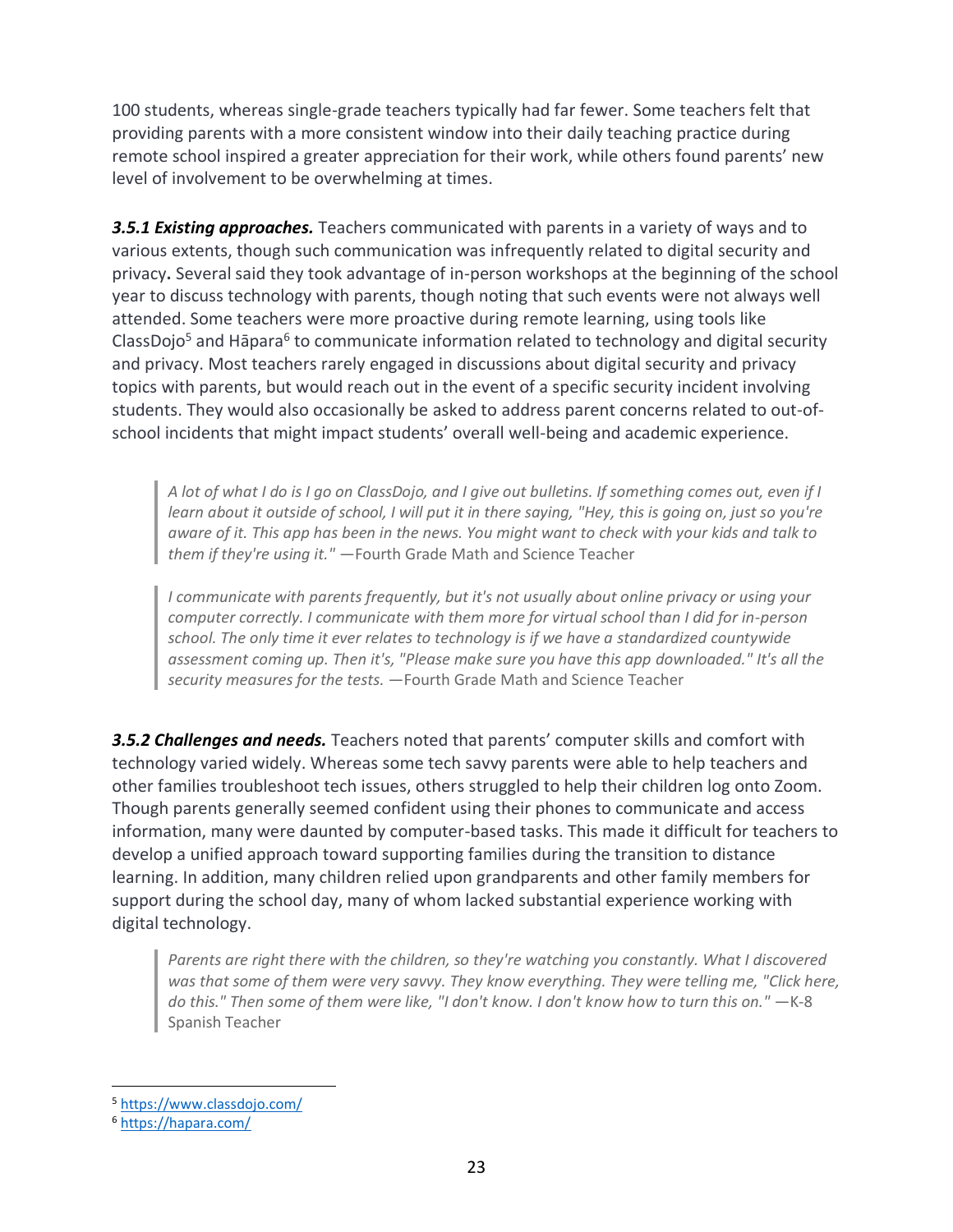*I said, "Is there somebody at home who can help you?"... And he says, "Well, can I call my mom?" I said, "Well, who's at home with you?" He says, "My grandma, and she doesn't know anything about this stuff."* —School Librarian

In general, teachers believed that parents lacked awareness about the types of activities and behaviors their children were engaging in online. While this was somewhat of a concern prior to the pandemic, the issue became more pressing during remote learning, when children found themselves online for long periods of time without in-person adult supervision. Many felt parents underestimated their children's abilities and proclivities for engaging in potentially dangerous online activities, or incorrectly assumed that teachers were capable of monitoring students' behavior to the same extent that they had in the classroom.

*I've had several conversations with parents about things their child was watching on YouTube, because I use GoGuardian so I can see what they're doing instead of paying attention in class. And they just didn't know their child could find those things. So I think that they don't know how capable they are or how easy it is. I have one kid that has figured out how to open up multiple tabs. So it looks like she's in class, but she's really not. She's on some YouTube sites. And when Mom walks past, she clicks over again.* —Kindergarten Teacher

*I think when the kids are in the classroom, the parents assume, "Oh, they're with the teachers. The teachers are keeping them safe." I think they really rely on us and they trust us and think whatever program we're teaching or link we send to the kids is appropriate. But I don't know how much they know in terms of the details of what their kids are doing online, and the things that the kids should not be doing or sharing.* —Second Grade Teacher

Furthermore, blurred boundaries between home technology use and school technology use, both before and during the pandemic, left teachers uncertain about whether direct involvement was warranted in certain situations**.** Incidents that occurred outside of school involving multiple students from a given class or grade could clearly impact in-school behavior and the overall learning climate of a classroom. At the same time, teachers felt they lacked both the authority and obligation to monitor students' online activities outside of class time. Parents, at times, disagreed. The introduction of distance learning further complicated these dilemmas, given that teachers found that even their ability to monitor student activity *during* class was now compromised.

*It was very hard for me to figure out a way to tactfully tell a parent that there's only so much I can do as a teacher when it comes to students' use of TikTok at home. I don't know quite how to handle this anymore.* —Fourth Grade Math and Science Teacher

*We have been told that once three o'clock comes, we are not responsible. We're not the Internet police. Even though we know kids are not where they should be, we're not allowed to intervene at all at that point.* — Fourth Grade Math and Science Teacher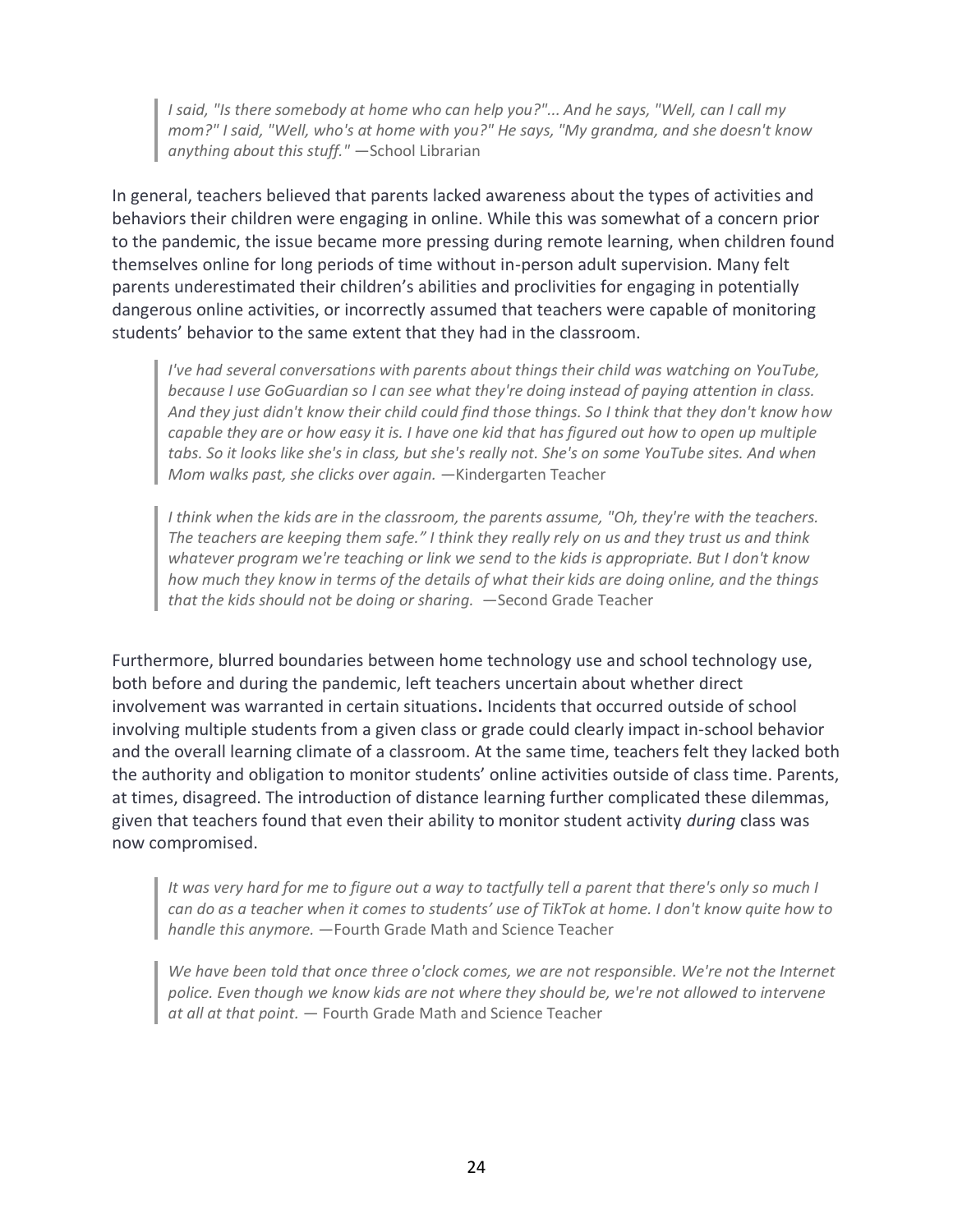*You don't know where that line is. They are at home and who's in charge? The teacher or the parent? As far as I'm concerned, the parent is. It's their home. Regardless of the fact that we're in class, they are still at home physically. If something goes on at home, I can't do anything about it.* — Fourth Grade Math and Science Teacher

Parent engagement with digital security and privacy topics was deemed crucial to fostering students' digital literacy and ensuring their online safety both in and out of school. Recommended approaches toward raising parent awareness and confidence included providing a series of informative online videos, providing a curriculum parents could use to guide conversations about digital security and privacy with their children, implementing studentteacher-parent conferences and contracts to ensure that all parties understand the rules and consequences, and conducting parent workshops about security settings and content filters.

*I don't know how to better engage the parents with this, because parent engagement definitely is a big part. A lot of the things that were coming to us in prior years was parents saying their kid received this type of text message or this type of email*—*things happening off of school grounds.* —K-3 Math Instructional Lead

*TikTok, it's recommended for ages 13 and up, and we're talking about 9-10 year olds here. Everyone glosses over terms of service. Maybe giving parents a survey of what social media they're allowing their children to use and then maybe a workshop model or short lessons for parents where you walk them through the presence or lack of presence of security features, how you can turn them on for your students.* —Fourth Grade Math and Science Teacher

*I feel like that one-on-one conversation needs to happen when there's a contract being signed. Fifth grade students who have cell phone devices, they have a contract that they have to sign. It's like, "I'll keep my phone in my backpack," so on and so forth. We need to create a document that is signed by the students and parents. This is the infraction; this is the consequence. It just needs to be out there because parents will go to bat for their kids, rightfully so, but you can't be combative when you're doing something wrong.*  $-K-3$  Math Instructional Lead

Teachers also emphasized the need to convey the limitations on their own abilities to closely monitor all students all the time — both in an in-person and a remote learning environment so that parents would have realistic expectations and be more inclined to share the burden in teaching their children about what responsible online behavior looks like.

*Parents need to know that your kids cannot be monitored at all times. Maybe they understand that more now that the kids are in the house, but even in the classroom, they can't be monitored.*  —PreK-5 Music Teacher

*Sit down with your kid, and have a courageous conversation, and talk about what a good digital citizen looks like. I can't tell anybody what to do in their house because I don't pay their bills, but kids are going to do what they think they can get away with. If they have some guidelines at home and go over them often, it might eliminate some of these issues.* — K-3 Math Instructional Lead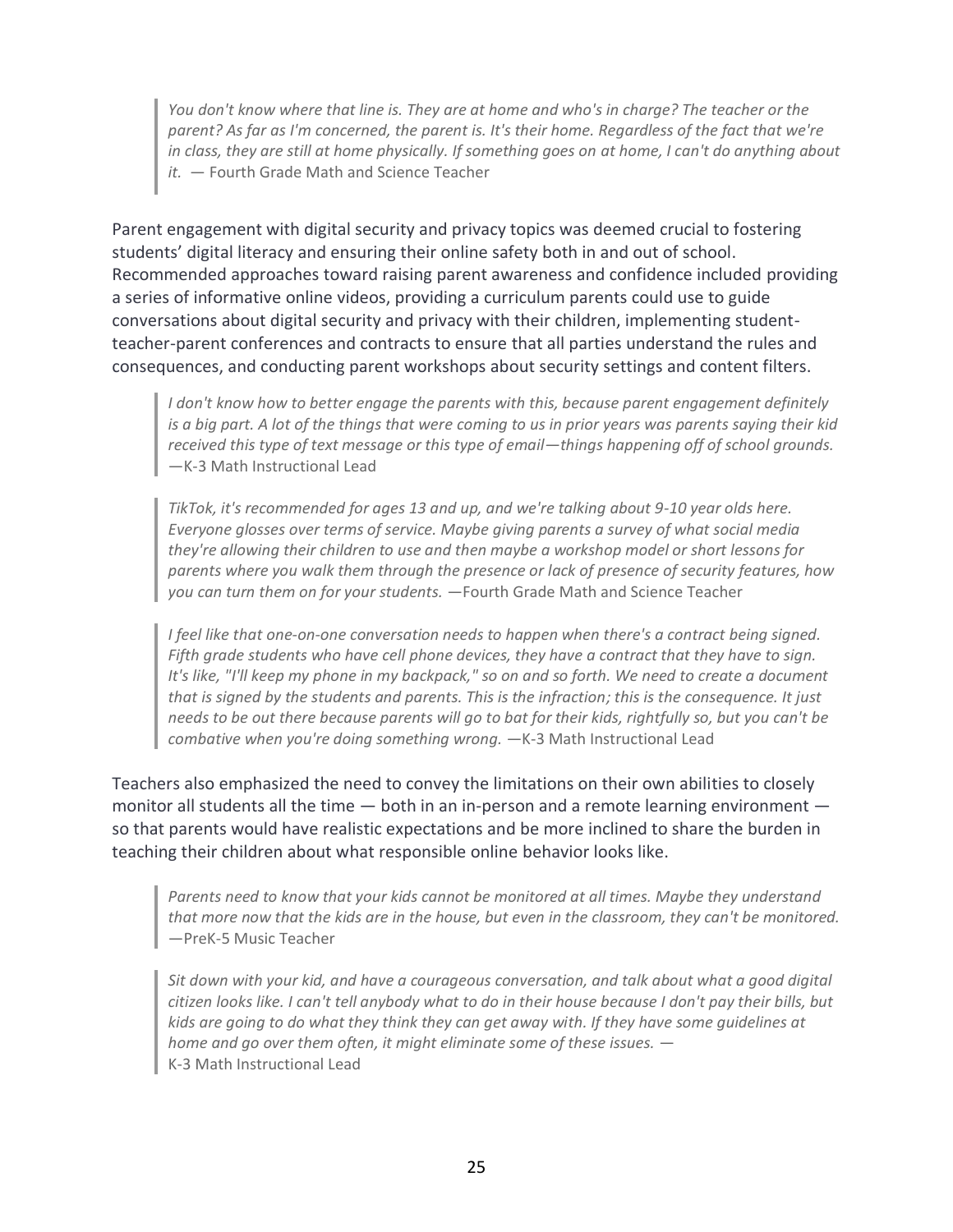#### **4 Conclusion**

Elementary school teachers at our partner schools have identified a number of challenges and opportunities for developing training, curriculum, and other resources to help teachers, students, and families learn more about digital security and privacy. Based on these findings, we offer the following takeaways for each stakeholder group.

- 1. *Elementary teachers* **require additional support to effectively address concerns about their students' online experiences and behavior.** All 14 participating teachers, regardless of grade band or disciplinary focus, expressed a desire for practical curricula and useful professional development. Though a few teachers were more confident in teaching digital security and privacy topics within their own classrooms, the need for a more comprehensive approach was broadly acknowledged. Professional development should be ongoing and well-integrated to their everyday work tasks, rather than one-off workshops or training modules. Curricular materials should be easy to integrate with existing lessons and should connect to students' current technology use at school and home.
- 2. *Elementary students* **need authentic developmentally appropriate learning experiences to help them safely navigate and participate online.** Teachers shared numerous anecdotes about student missteps that could not have been prevented by a punitive list of online "dos" and "don'ts." These findings suggest the importance of providing students with scaffolded authentic learning opportunities through which they can grapple with the complexities and ambiguities characteristic of their everyday digital interactions. This was especially clear when hearing teachers of younger students share their struggles getting a class signed into an app; lessons need to start with the basics, then build on those basics as students as students get older. Connecting lessons to students' everyday experiences (e.g., talking about keeping secrets when discussing privacy, or using a popular gaming app to talk about security) will make lessons more salient.
- 3. *Parents* **need to be brought into the conversation in order to better understand and support children's in-school and out-of-school technology use.** Teachers stressed the importance of parent awareness and involvement in promoting students' ability to make responsible well-informed choices online. The realities of distance learning during the COVID-19 pandemic highlighted the many ways in which students' digital lives at home and at school overlapped, suggesting the need for a more comprehensive and collaborative approach toward digital security and privacy education. Beyond that, teachers' observations of significant variance in parents' digital skills highlight the need for more opportunities for parents to learn about new technology broadly and digital security and privacy specifically. Such resources could be shared at Back-to-School events, or sponsored by Parent-Teacher organizations, or shared virtually through digital materials.

Moving forward, the SPE4K research team will use findings from this study to inform the content and structure of future professional development and curricular materials. In 2022, the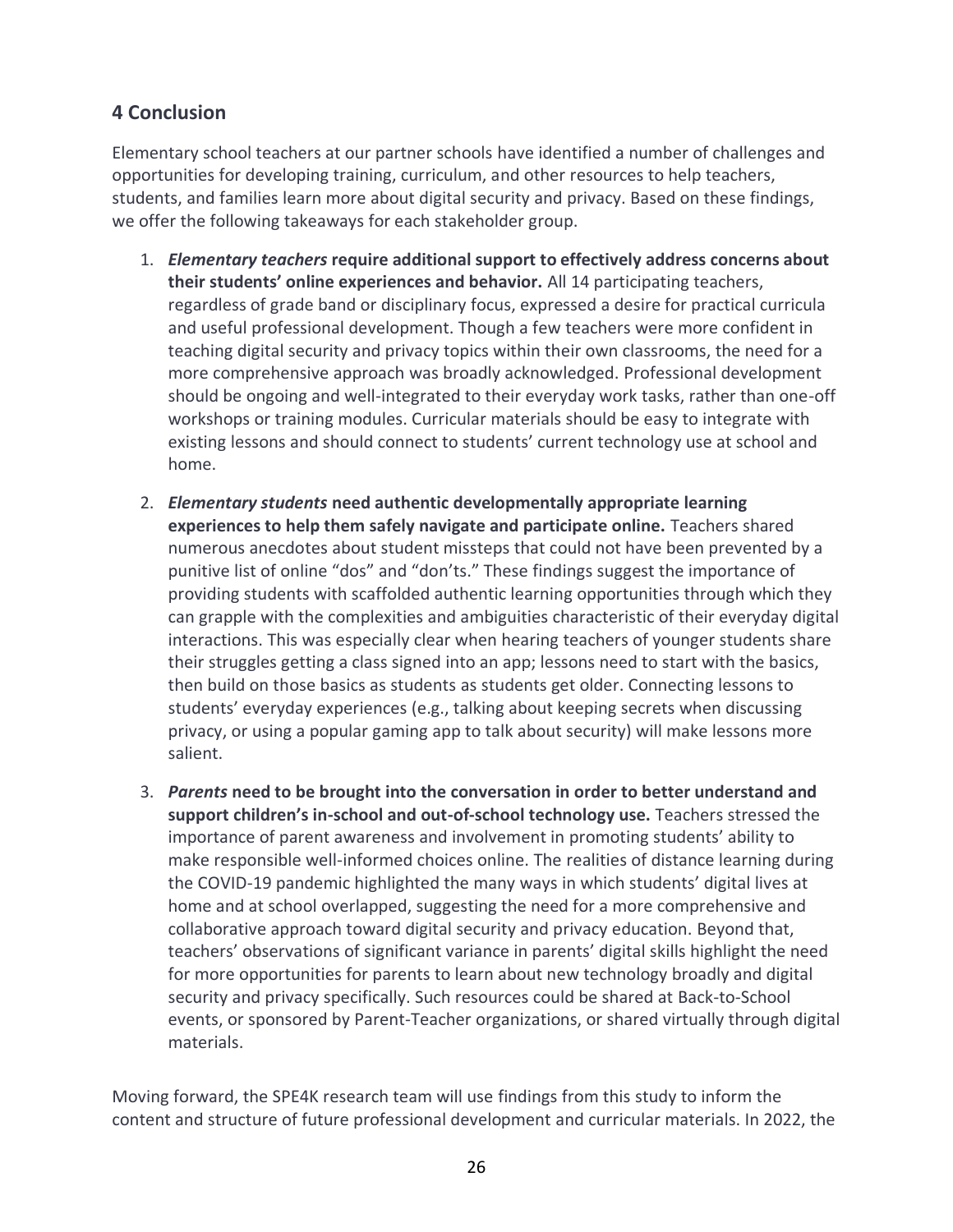team will lead collaborative design sessions with Maryland and Chicago teachers to develop these materials. We plan to begin testing them with a subset of teachers in Q4 of the 2021- 2022 school year.

Also in 2022, SPE4K researchers will conduct interviews and focus with school parents to better understand digital security and privacy concerns specific to the home context, and to begin designing parent-focused resources.

For the most up-to-date project information, visit [https://SPE4K.umd.edu.](https://spe4k.umd.edu/)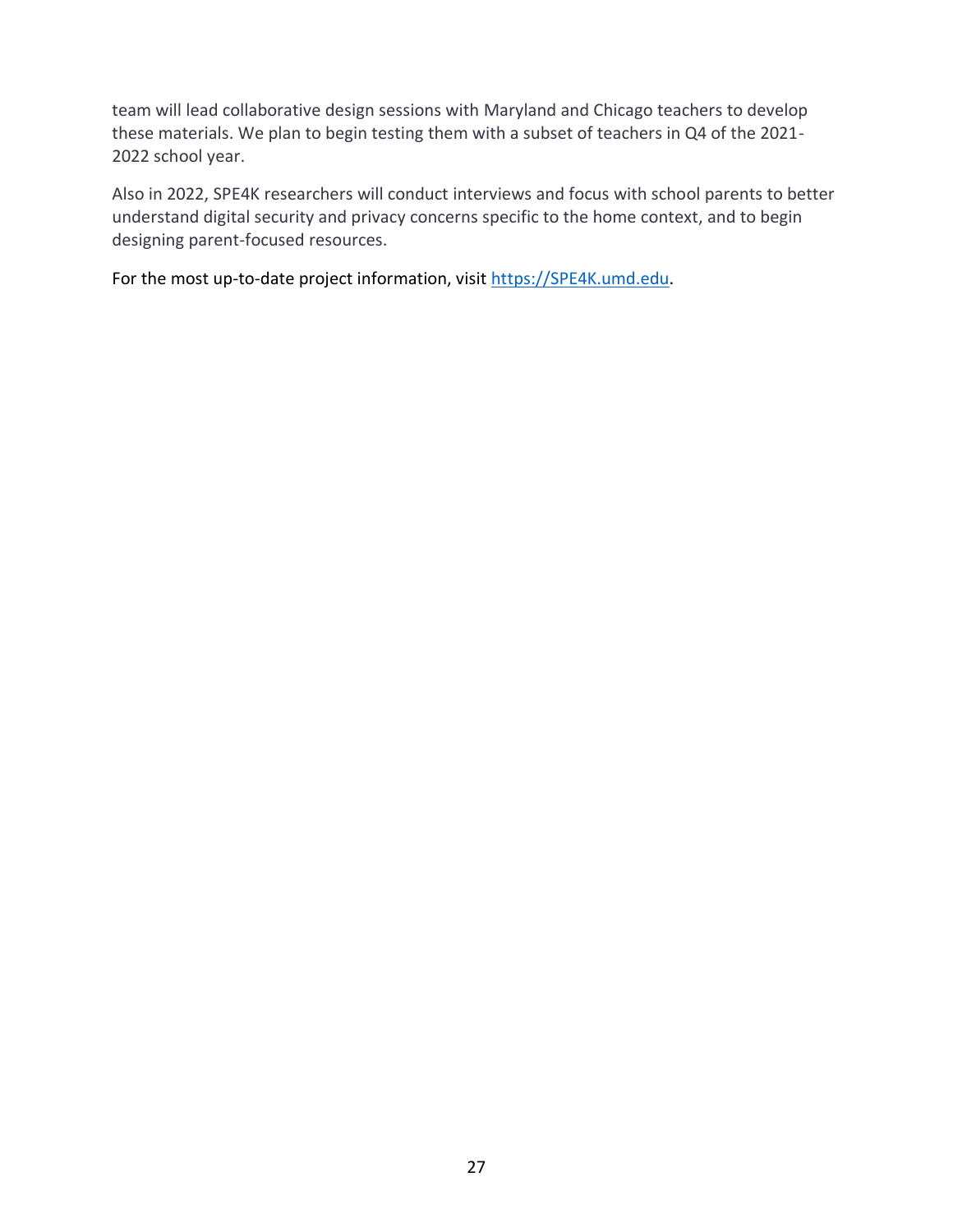#### **6 Appendix: Educator Focus Group Protocol**

**Moderator:** Welcome and thanks for joining us for this focus group. [Moderator introduces herself]. Today we'll be talking about how students use technology in the classroom and in the home, and any challenges they have encountered you are aware of. We'll also discuss your perceptions of children's attitudes toward privacy and security, as well as your experiences helping children navigate privacy and security online.

The format of this session is a focus group. I have a set of questions I'd like to open up to discussion, but there's no formal method for answering. I encourage everyone to share their thoughts. My role is merely to facilitate the conversation; you all will be guiding it.

This session is scheduled to last approximately 60 minutes. Does anyone have questions before we start? Can I also record our conversation for today? I want to assure you that whatever that is being shared in this room today stays with us, and anything we use from this conversation today to develop resources or publications will be using pseudonyms.

#### *[Open to questions]*

(1) Moderator**:** Great. Let's start with a quick warm-up activity. Could we go around the room and have each person share their name and what grade they teach?

#### *[Warm-up activity]*

(2) Moderator: OK, let's get started by talking a bit about the technology you use in the classroom. First, do you think kids have a good understanding of what privacy means, both on and off the internet?

#### *[Discussion]*

(3) Moderator: Do you know how technology and social media is used in the home?

#### *[Discussion]*

(4) Moderator: Do you think parents are usually aware of what kids are doing on their devices and on the internet?

#### *[Discussion]*

(5) Moderator: Do you think students are taught the importance of computer privacy and security at home?

#### *[Discussion]*